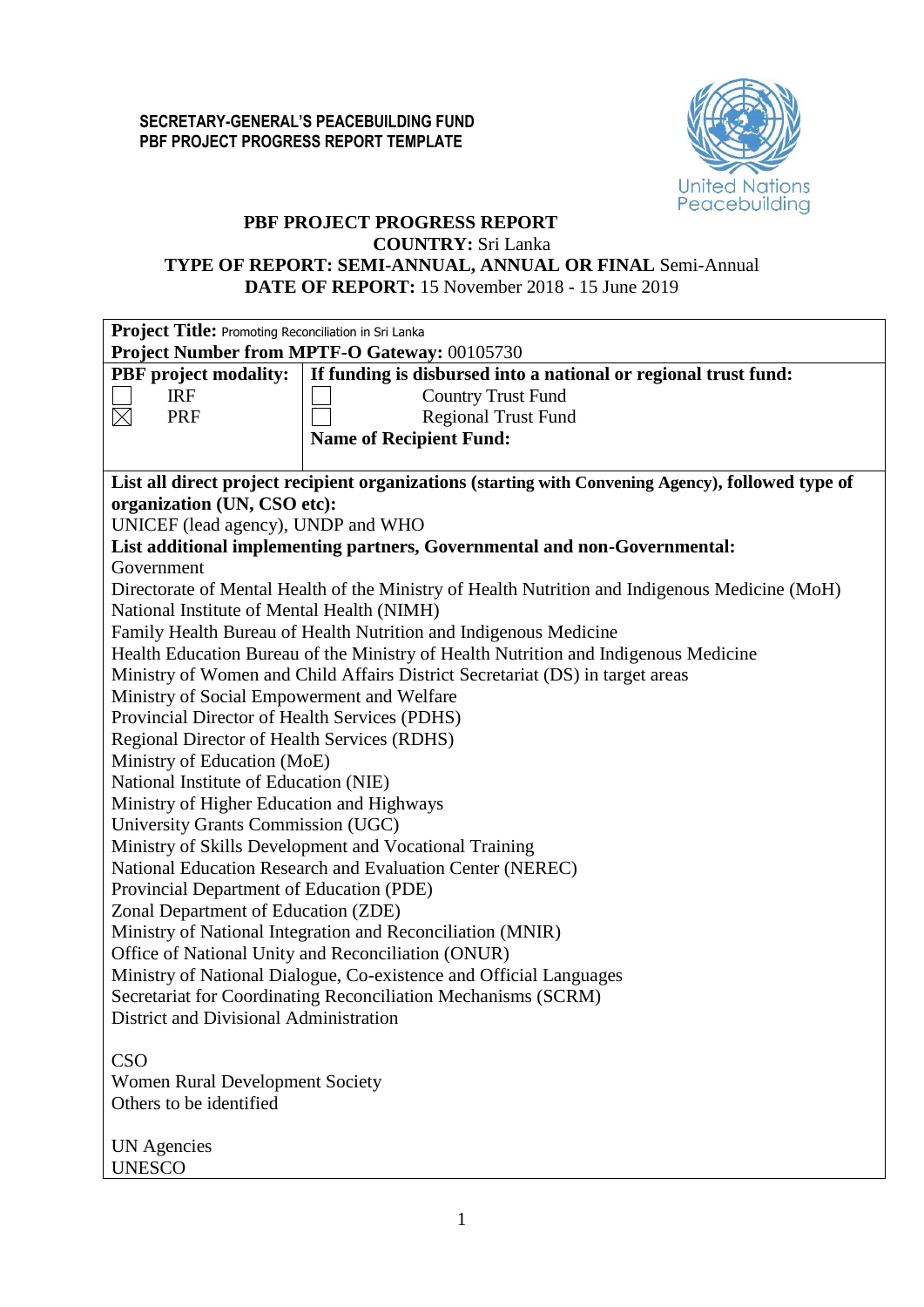| <b>Project commencement date<sup>1</sup>:</b> April 2017                                                                                                                                        |
|-------------------------------------------------------------------------------------------------------------------------------------------------------------------------------------------------|
| Project duration in months: <sup>2</sup>                                                                                                                                                        |
|                                                                                                                                                                                                 |
| Does the project fall under one of the specific PBF priority windows below:                                                                                                                     |
| Gender promotion initiative                                                                                                                                                                     |
| Youth promotion initiative                                                                                                                                                                      |
| Transition from UN or regional peace keeping or special political missions                                                                                                                      |
| Cross-border or regional project                                                                                                                                                                |
| Total PBF approved project budget* (by recipient organization):                                                                                                                                 |
| <b>UNICEF: \$700,000</b>                                                                                                                                                                        |
|                                                                                                                                                                                                 |
| UNDP : \$600,000                                                                                                                                                                                |
| WHO : \$ 300,000                                                                                                                                                                                |
| $\cdot$ \$                                                                                                                                                                                      |
| Total: 1,600,000                                                                                                                                                                                |
| *The overall approved budget and the release of the second and any subsequent tranche are conditional and subject to PBSO's<br>approval and subject to availability of funds in the PBF account |
| How many tranches have been received so far: 2                                                                                                                                                  |
|                                                                                                                                                                                                 |
| <b>Report preparation:</b>                                                                                                                                                                      |
| Project report prepared by: UNICEF                                                                                                                                                              |
| Project report approved by: Respective Agency Representatives and Resident Coordinator                                                                                                          |
| Did PBF Secretariat clear the report: Yes                                                                                                                                                       |
| Any comments from PBF Secretariat on the report: comments were incorporated during drafting phase                                                                                               |
| Has the project undertaken any evaluation exercises? Please specify and attach: N/A                                                                                                             |

<sup>&</sup>lt;u>.</u> <sup>1</sup> Note: commencement date will be the date of first funds transfer.

<sup>&</sup>lt;sup>2</sup> Maximum project duration for IRF projects is 18 months, for PRF projects  $-36$  months.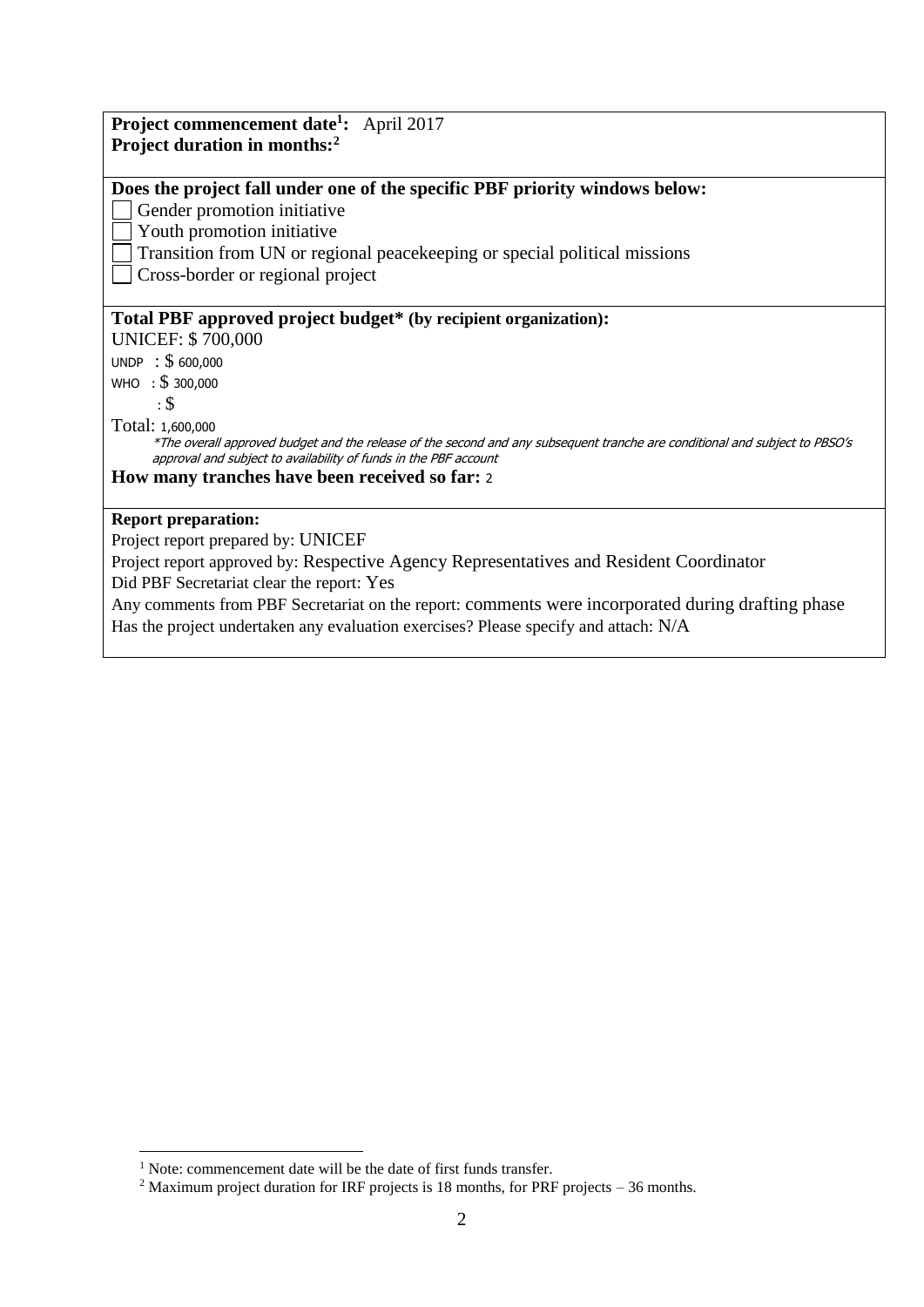## *NOTES FOR COMPLETING THE REPORT:*

- *Avoid acronyms and UN jargon, use general / common language.*
- *Be as concrete as possible. Avoid theoretical, vague or conceptual discourse.*
- *Ensure the analysis and project progress assessment is gender and age sensitive.*

#### **PART 1: RESULTS PROGRESS**

## **1.1 Overall project progress to date**

Briefly explain the **status of the project** in terms of its implementation cycle, including whether all preliminary/preparatory activities have been completed (1500 character limit): The project has completed its preparatory phase, which included planning, strategizing and finalization of activities along with timelines. However, the project faced multiple challenges and unexpected delays due to changes in the Government structure , which were mitigated through continued efforts to engage with key Government officials, including technical staff, at every stage of the project. This helped ensure that the project could move forward in implementing interventions at national and subnational levels and achieving key milestones. As reported in the last annual report, the changes in government priorities and frequent changes in ministry portfolios have significantly constrained progress of activities under Outcome 1. However, this component of the project has been now re-conceptualized and reprogrammed in-line with the current operational context.

Considering the project's implementation cycle, please **rate this project's overall progress towards results to date**: on track

In a few sentences, summarize **what is unique/ innovative/ interesting** about what this project is trying/ has tried to achieve or its approach (rather than listing activity progress)

(1500 character limit).

The project has embedded unique and innovative features under all three outcomes. Under outcome 1, for the first-time, modules on Social Cohesion and Conflict Sensitivity have been introduced in state administration training programmes, aiming to improve public relations, conflict management and prevention in state service delivery. Another timely intervention is the production of a digital toolkit promoting ethical practices in digital media use among youth to address issues such as spread of hate speech and gender stereotyping. Under outcome 2, to strengthen the delivery of the Civic Education subject, UNICEF initiated a new platform for teachers to enhance civic competencies among students in a meaningful and practical manner using digital tools in the teaching-learning process. This helps in overcoming geographical challenges in interaction between schools and facilitating continued dialogue virtually among students as well as educators in a school system that is segregated along ethnic/religious lines. Under outcome 3, the Manohari programme piloted used a unique methodology of storytelling combined with experiential learning of emotional wellbeing concepts. Due to the effectiveness of this methodology, Government institutions, such as the Ministry of Youth Affairs and the Office for National Unity and Reconciliation (ONUR), have requested their staff to be trained on this programme as well. The project will accommodate this request as an additional activity.

In a few sentences summarize **major project peacebuilding progress/results** (with evidence), which PBSO can use in public communications to highlight the project (1500 character limit):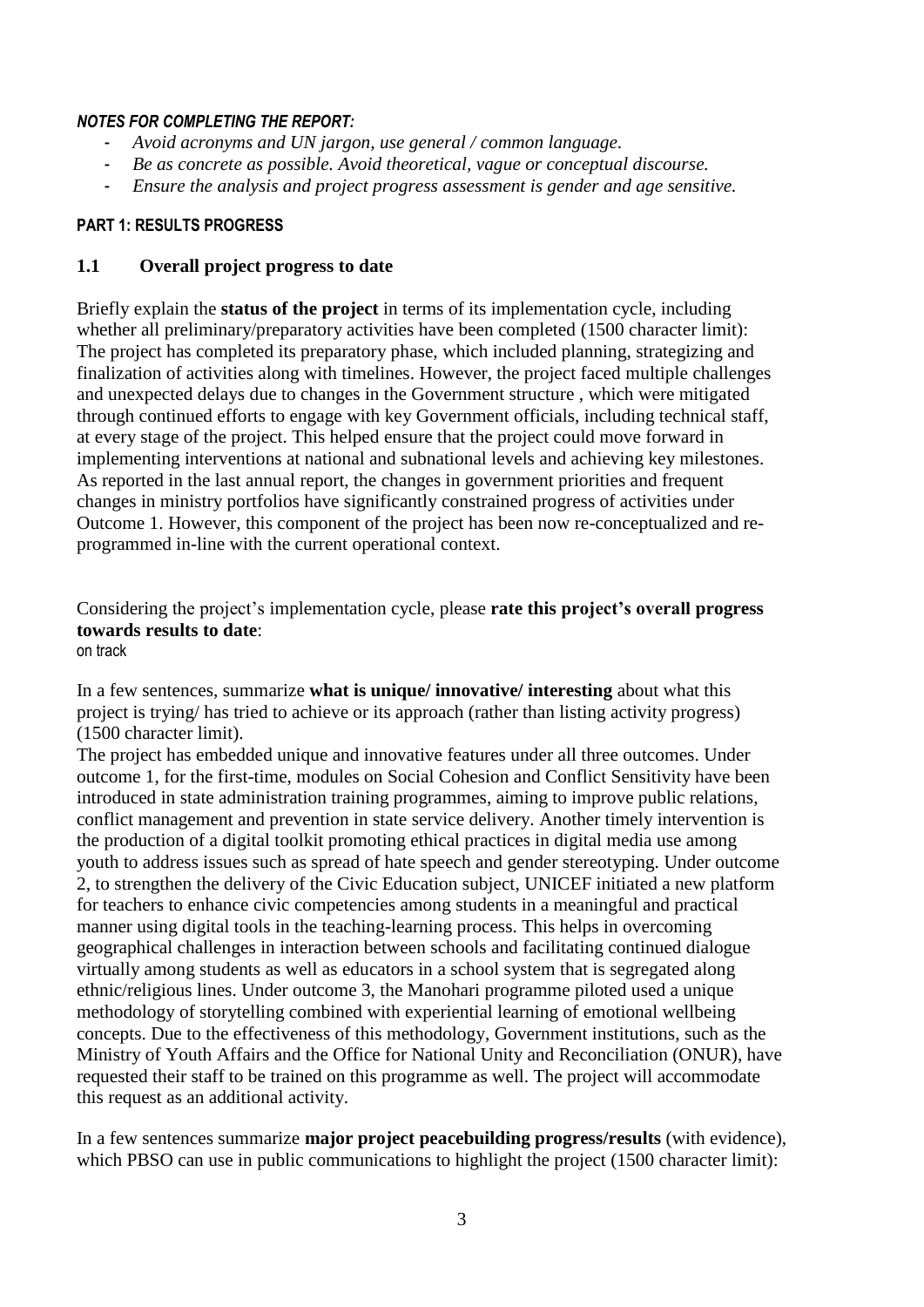Outcome 1: UNDP, through the Sri Lanka Institute of Development Administration, has launched two mandatory online training modules to public administrators on social cohesion and conflict sensitivity in development projects. Further, the telivised drama (Triloka) on a state TV channel, along with a series of media campaigns launched through CSO partners, achieved wide outreach in creating awareness on social cohesion and enabling dialogue around peace and reconciliation, mainly outside urban cities where these topics are frequently discussed within closed circles. Outcome 2: UNICEF, through a private research institute, has instigated a survey on bullying and other forms of inter-personal violence in schools with the aim of identifying determinants and drivers. This will help fill data gaps and devise a national strategy to combat bullying in schools. The findings of the study on issues of Ragging, Sexual and Gender-based Violence in Sri Lankan Universities, conducted by the University Grants Commission, has led to the development of an action plan towards promoting a culture of peace in the universities. Outcome 3: WHO supported two landmark national programmes: 1) the National Mental Health Programme Review that captures best practices in delivering Mental Health and Psychosocial Support (MHPSS) in post-conflict Sri Lanka and 2) the first National Mental Health Prevalence Study, which is being conducted by the Ministry of Health and the Department of Census and Statistics.

In a few sentences, explain how the project has made **real human impact**, that is, how did it affect the lives of any people in the country – where possible, use direct quotes that PBSO can use in public communications to highlight the project (1500 character limit):

Some examples of real human impact can be seen in testimonies from project beneficiaries. One viewer of the TV drama Triloka expressed that 'the story made me a different human being. It made me think anew'. He further said 'how much impact that 22 minute drama had and how many times it directly addressed issues of racism and extremism in our society. If expressed simply, it is a great experience which has brought a lasting change within me'.

Another example of human impact was the feedback received from a teacher at Saravanai Nageswary Maha Vidyalayam, Jaffna, who benefitted from Positive Disciplining Training. She said 'I feel fortunate to have been part of this training. Unlike the usual training programmes, this brought a positive change in my thinking process. In my 14 years of teaching and child care experience, I used punishment to discipline children without meaning harm. Even though my intention was to regulate their behavior, my upbringing, workload and the environment, pushed me to punish my students and my own children. However, the guidance and awareness, including on the negative consequences of physical punishment, have brought about a change within myself. Now, I am able to communicate better with my students and children. My family members and other teachers have observed this drastic change and ask the reasons behind it. I am happy, I have helped them adapt positive disciplining approaches too'.

If the project progress assessment is **on-track**, please explain what the key **challenges** (if any) have been and which measures were taken to address them (1500 character limit). The project is on-track, however, there were challenges in the country context that delayed implementation. The political crisis, both the constitutional coup in October 2018 involving changes to key senior officials and ministries and the recent Easter Sunday bomb attacks, have led to irrevocable political uncertainties in the country. This warranted the need to adapt project approaches in-line with the context and affected the timely execution of the project activities. Under outcome 1, interventions related to strengthening the community policing initiative and conducting the combatant livelihood needs assessment got delayed as emergency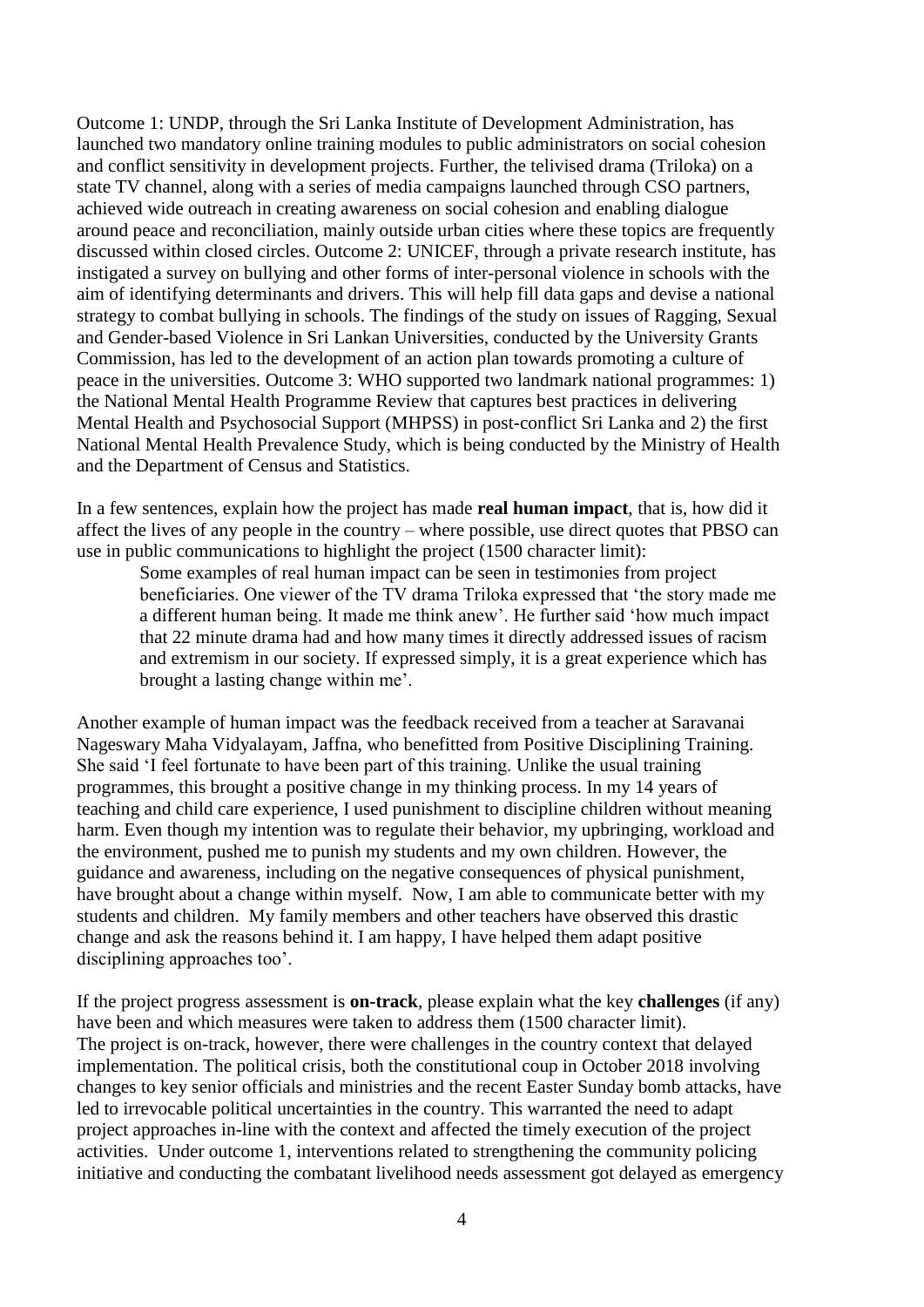law was enforced in the country and UN security protocols were tightened following the Easter Sunday bomb attacks. However, with the improvement in the security situation, steps have been taken to ensure continued engagement of state and community, and activities are now on track. Under outcome 2, implementation of key programmes in schools and universities were delayed due to their closure for over a month as a security measure. However, with the reopening of schools and universities, activities have now resumed. Under outcome 3, national programmes required intensive deliberations with multi-stakeholders to ensure coordination and sustainability, which took more time than anticipated. Further, progress monitoring has been a challenge due to the prevailing security situation in the country.

If the assessment is **off-track**, please list main reasons/ **challenges** and explain what impact this has had/will have on project duration or strategy and what **measures** have been taken/ will be taken to address the challenges/ rectify project progress (1500 character limit):

Please attach as a separate document(s) any materials highlighting or providing more evidence for project progress (for example: publications, photos, videos, monitoring reports, evaluation reports etc.). List below what has been attached to the report, including purpose and audience. Annex 1: Triloka Final Report

Annex 2: Triloka Impact Assessment

## **1.2 Result progress by project outcome**

*The space in the template allows for up to four project outcomes. If your project has more approved outcomes, contact PBSO for template modification.*

**Outcome 1:** Processes and mechanisms promoting social cohesion and conflict prevention, including through dialogue and early warning, institutionalized at national and sub-national levels.

## **Rate the current status of the outcome progress: on track**

**Progress summary:** *Describe main progress under this Outcome made during the reporting period (for June reports: January-June; for November reports: January-November; for final reports: full project duration), including major output progress (not all individual activities). If the project is starting to make/ has made a difference at the outcome level, provide specific evidence for the progress (quantitative and qualitative) and explain how it impacts the broader political and peacebuilding context. Where possible, provide specific examples of change the project has supported/ contributed to as well as, where available and relevant, quotes from partners or beneficiaries about the project and their experience. (3000 character limit)?* 

During this period, a series of pilot projects were launched in collaboration with both state and non-state actors aimed at creating awareness, increasing understanding and encouraging ethical working practices that promote social cohesion and coexistence. For instance, the conflict-sensitive media programming workshops conducted for approximately 170 state media personnel at Sri Lanka Rupavahini Corporation using the newly-designed social cohesion and conflict sensitivity online modules were key steps towards sensitizing government actors on ethical working practices that promote social cohesion and coexistence. Feedback from the first cohort trained on the online modules designed by Sri Lanka Institute of Development Administration (SLIDA) stated that the programme was useful as it helped them think differently about day-to-day scenarios and people they encounter in their lives.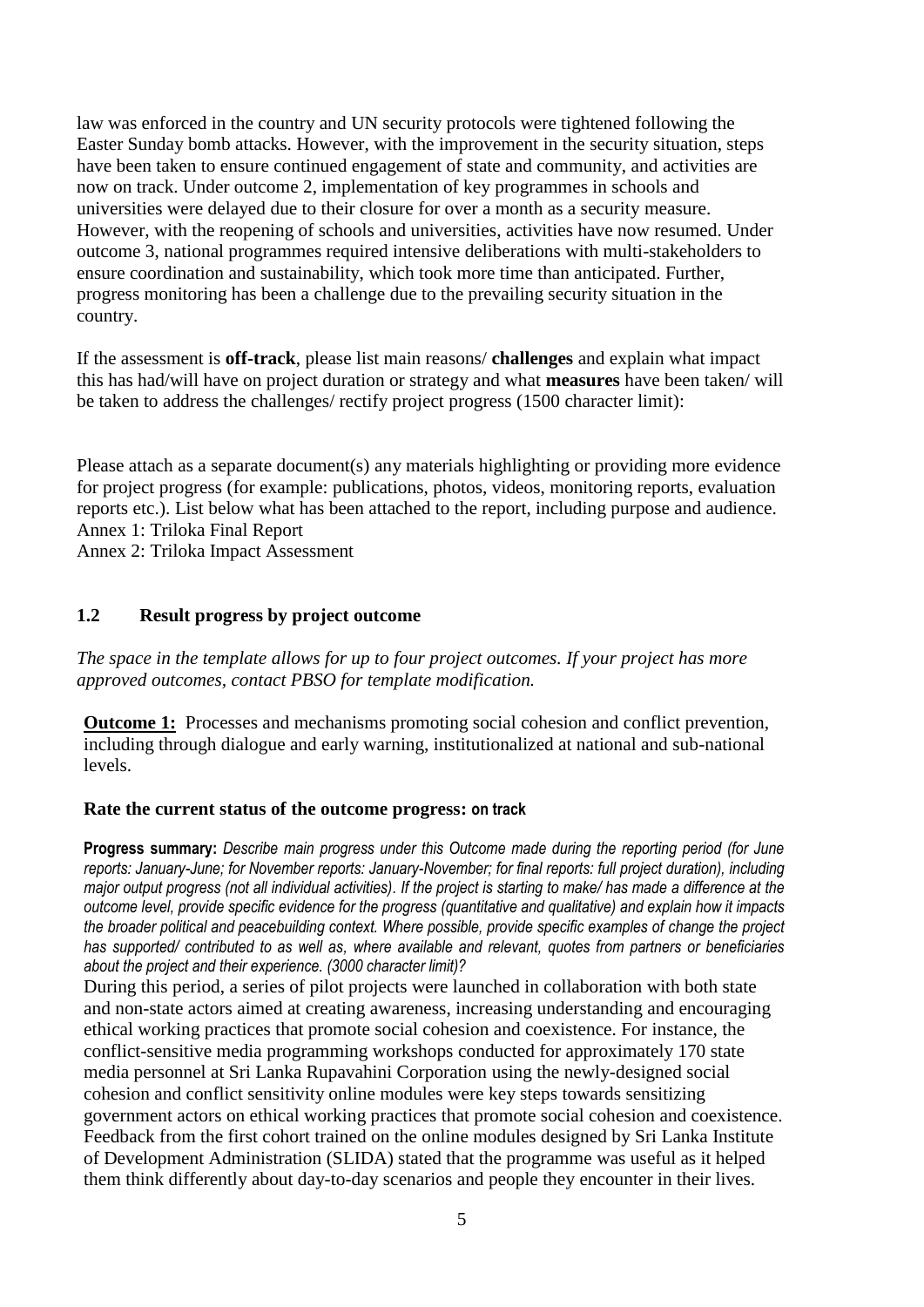Although it is too soon to determine the long-term impact of introducing these programmes into the state service machinery, these sentiments indicate the willingness of officials in embracing change as the way forward in building sustainable peace in a post-war society. Similarly, a teledrama launched on promoting reconciliation and coexistence drew a large number of viewers (approximately 4.3 million offline and 1.1 million online). Feedback indicates that the programme had some impact on changing the way people think about issues related to cultural diversity and commonalities that connect people rather than divide them. As a joint collaborative effort with an international NGO and a state-run television network, it highlighted the importance of working in partnerships and also the political will necessary to overcome challemges and ensure its success. The engagement of CSOs at the community level also highlighted the importance of the willingness of these organizations to extend their work beyond traditional interventions and use creative approaches to bring about positive impacts in the communities. For instance, the Prathiba Media's grassroot media campaign helped create awareness and opportunities for dialogue on peacebuilding during the Sirahununi's Film Festival in Batticaloa as a means of promoting coexistence.

**Outcome 2:** Education system supports inter-personal and inter-group understanding and interaction among teachers, students, parents and communities.

## **Rate the current status of the outcome progress: on track**

#### **Progress summary:** *(see guiding questions under Outcome 1)*

The University Grants Commission (UGC), in-line with the UNICEF-UNESCO supported strategy to promote conducive learning environments in state universities, conducted the firstever national study on the Issues of Ragging and SGBV in Sri Lankan Universities, including issues of incidence, prevalence and conditions. Based on the study findings, the UGC is developing an action plan to combat ragging and SGBV in the university system. The study report has led to dialogue between the UGC and Ministry of Higher Education which would feed into the design of a macro-level Policy Framework to promote violence-free universities. Further, the project supported data management related to issues of ragging and SGBV emerging from the study.

Following an initial pilot in the North on Positive Classroom Management, UNICEF, together with the Eastern, Central, Uva and Northern Provincial Departments of Education, rolled-out the Positive Disciplining approach in selected schools. This scale-up initiative includes establishment of a provincial mechanism to provide oversight and guidance and engagement with the wider school community in promoting violence-free school environments. A manual on positive disciplining techniques has been developed and nearly 13,000 principals and teachers in 675 schools have been trained on its use. According to feedback from principals, the application of these techniques among children has led to increased school attendance. Further, UNICEF launched a survey on bullying and other forms of inter-personal violence in schools to identify its determinants and drivers. A private research institute undertaking this task is currently finalizing the survey tools, with technical support from UNICEF's Global Office for Research. This, together with the positive disciplining approach, will help generate evidence and support national advocacy efforts to combat corporal punishment and bullying in schools.

In curricula-related work, UNICEF also initiated work with both Sinhala and Tamil Language Departments to incorporate activity-based teaching/learning methods into the curricula. Firstly, the resource team has started to review the existing content, and identify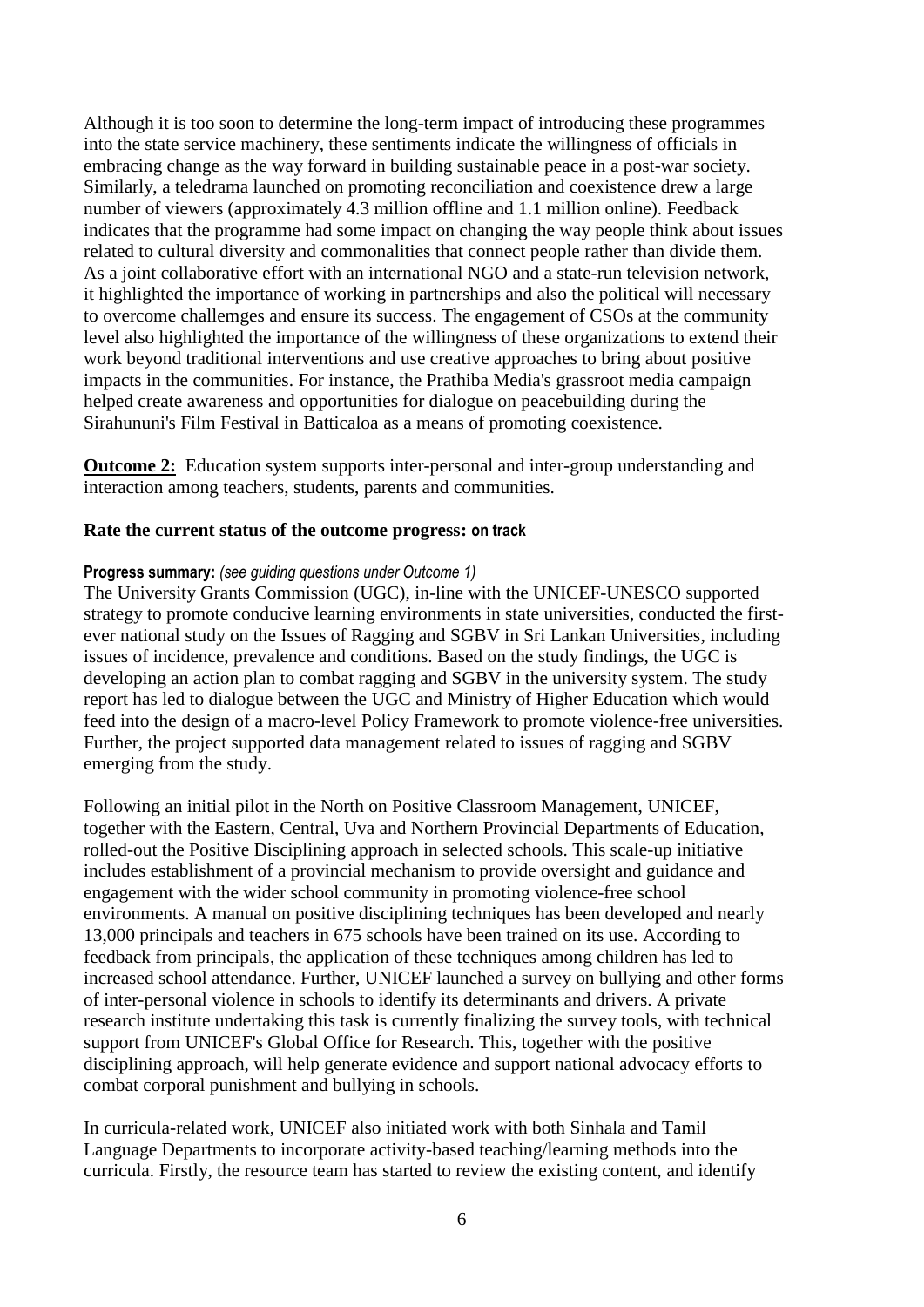gaps and areas to strengthen the integration of social cohesion concepts. Further, UNICEF and the National Institute of Education (NIE) have developed a programme to enhance the capacity of pre-service Civic Education teachers, particularly focusing on strengthening the delivery of content in an effective manner. UNICEF has also developed an innovative project that promotes interaction among students using IT as a platform in Civic Education. For this, 8 schools have been identified through the Provincial Departments of Education in the North, East, Central and Uva provinces. UNICEF, with IT-related technical support from a privatesector company, is currently undertaking a scoping mission to selected schools to assess the infrastructure, capacity and readiness to roll-out the project.

**Outcome 3:** Conflict-related mental health issues are addressed to reduce inequalities and promote greater civic engagement in reconciliation processes.

## **Rate the current status of the outcome progress: on track**

#### **Progress summary:** *(see guiding questions under Outcome 1)*

Under this outcome, interventions are implemented at three different levels: national, provincial and community, to advance mental health and psychosocial support (MHPSS) for conflict-affected communities. The training of trainers under the innovative Manohari programme - a community-based violence prevention programme - has been well received by the community of practitioners. This year, the training in Nuwara Eliya district benefitted 42 community mental health professionals. These professionals have to-date conducted over 30 training sessions in the community, including at mothers' health clinics and community meetings. In total, the Manohari programme has benefitted over 100 community mental health professionals across five districts. The trainees have self-reported improved management of negative emotions resulting in better coping behaviours during stressful situations. WHO will continue to monitor the field implementation of these community-based training programmes with the support of the respective districtlevel Regional Directors of Health Services. Further, two additional training programmes have been requested by the Ministry of Youth Affairs and the Office for National Unity and Reconciliation for their staff working on MHPSS programmes. To cater to this, WHO will work in collaboration with these institutes to deliver these programmes as part of this project.

To finalise the National Suicide Prevention Strategy drafted by the Ministry of Health (MoH), a technical committee was appointed by the Sri Lanka Medical Association (SLMA). WHO supported this endeavor, including obtaining technical expertise from NIMHAS Institute in India that supported a similar strategy in India. The SLMA committee is expected to finalize the strategy and action plan for suicide prevention within the year.

The multisectoral alcohol prevention programme is being successfully implemented with the support of the National Authority on Tobacco and Alcohol (NATA) and the MoH in three districts. A training was conducted for over 250 mental health professionals on the identification and treatment of substance abuse, including related issues of gender-based violence.

These initiatives have been successful in bringing together people working in MHPSS across different ministries and geographical areas, resulting in a stronger network and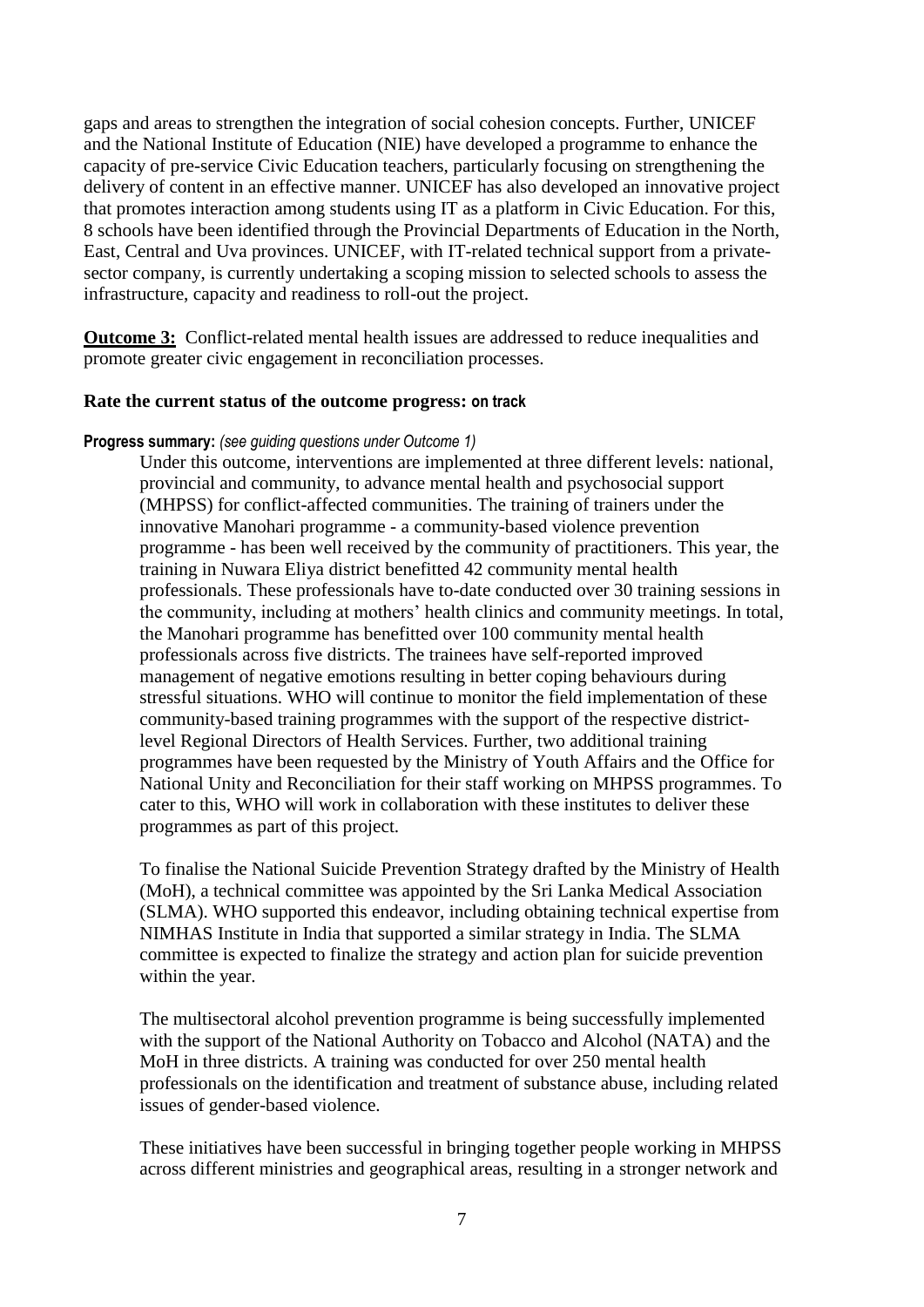increased trust among these service providers. Feedback from district administrations indicate that they observe more referrals and collaboration between groups of service providers that typically worked in silos. As part of Sri Lanka's first National Prevalence Study for Mental Health, the MoH requested for a National Mental Health programme review. This review with regional and international experts in the field has been rescheduled from May to August 2019.

## **Outcome 4:**

## **Rate the current status of the outcome progress: Please select one**

**Progress summary:** *(see guiding questions under Outcome 1)* 

## **1.3 Cross-cutting issues**

| <b>National ownership:</b> How has the    | The PBF board-established Oversight Committee,               |
|-------------------------------------------|--------------------------------------------------------------|
| national government demonstrated          | comprising of representatives from relevant Government       |
| ownership/commitment to the project       | entities, continues to provide guidance and feedback on the  |
| results and activities? Give specific     | project activities. However, the committee has not           |
| examples. (1500 character limit)          | convened due to the prevailing political situation in the    |
|                                           | country. For outcome 1, national ownership has been of       |
|                                           | paramount importance, and UNDP continues to work with        |
|                                           | the state and civil society partners in building consensus   |
|                                           | and ownership. For outcome 2, education has been             |
|                                           | recognized as a key factor in promoting peace and            |
|                                           | reconciliation processes. To this effect, the NIE appointed  |
|                                           | a committee to identify possible subjects for integration of |
|                                           | social cohesion and life skills and developed a strategy for |
|                                           | moving forward. The UGC has presented the preliminary        |
|                                           | findings of the study on the issues of ragging and SGBV in   |
|                                           | the Sri Lanka University System to its Management            |
|                                           | Committee and have harnessed its support towards the         |
|                                           | development of an action plan. Under outcome 3, the          |
|                                           | National Mental Health Programme review was not              |
|                                           | initially envisioned to be a part of this project. However,  |
|                                           | due to the long-term collaboration with the MoH and the      |
|                                           | support provided to facilitate the National Prevalence       |
|                                           | study, the MoH has recognized this activity as a vital       |
|                                           | element in terms of providing evidence-based MHPSS           |
|                                           | interventions. WHO, with technical support from its          |
|                                           | headquarters and regional offices, is facilitating this      |
|                                           | important exercise.                                          |
| Monitoring: Is the project M&E plan on    | The delayed start during the inception phase required slight |
| track? What monitoring methods and        | revisions to the indicators and targets of the results       |
| sources of evidence are being/have been   | framework - a process done through careful review and in     |
| used? Please attach any monitoring-       | consultation with the three agencies. While each agency      |
| related reports for the reporting period. | has its own monitoring mechanisms in place, the project      |
| (1500 character limit)?                   | also undertakes joint monitoring activities to ensure        |
|                                           | linkages across interventions and support identification of  |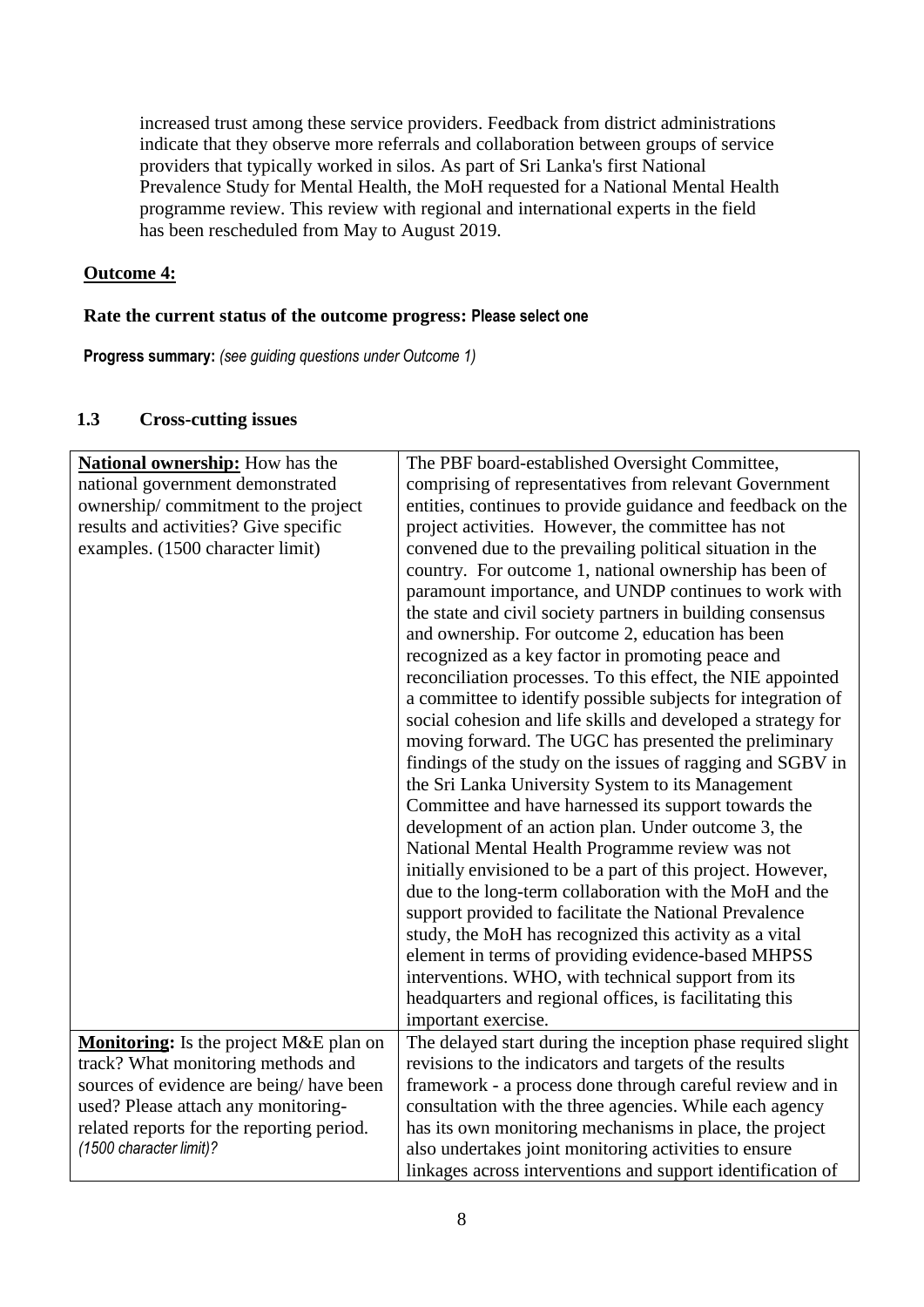|                                               | joint solutions for constraints faced. In addition, progress                                                  |
|-----------------------------------------------|---------------------------------------------------------------------------------------------------------------|
|                                               | review meetings with implementing partners are conducted                                                      |
|                                               | on a regular basis and meeting minutes are documented to                                                      |
|                                               | track follow up actions.                                                                                      |
| <b>Evaluation:</b> Provide an update on the   | Under outcome 1, UNDP conducted an impact assessment                                                          |
| preparations for the external evaluation      | of a short TV series designed and launched through a CSO,                                                     |
| for the project, especially if within last 6  | Search for Common Grounds, aimed at promoting                                                                 |
| months of implementation or final report.     | reconciliation and coexistence among different ethnic and                                                     |
| Confirm available budget for evaluation.      | religious groups. The assessment entailed mixed method                                                        |
| (1500 character limit)                        | research, which included both a survey and a qualitative                                                      |
|                                               | thematic analysis based on primary data. The assessment                                                       |
|                                               | report is annexed.                                                                                            |
|                                               | Under outcome 2, UNICEF has initiated discussions with                                                        |
|                                               | the University of Peradeniya to conduct an independent                                                        |
|                                               | assessment of the positive classroom management                                                               |
|                                               | programme implemented in Central and Uva provinces.                                                           |
|                                               | Under outcome 3, an independent evaluation was carried                                                        |
|                                               | out by the Good Practice Group on the community                                                               |
|                                               | programmes conducted by the trainees under the Manohari                                                       |
|                                               | programme in 2 districts. The evaluation indicated                                                            |
|                                               | overwhelmingly positive feedback from the community                                                           |
|                                               | members, who felt they had gained new insights or better                                                      |
|                                               | understood emotions and how to manage them.                                                                   |
|                                               | Subsequently, WHO has initiated discussions with the                                                          |
|                                               | Department of Sociology, University of Colombo, for an                                                        |
|                                               | impact level assessment of the programme.                                                                     |
|                                               | The implementing agencies have also ensured that                                                              |
|                                               | sufficient funds are set aside for a joint end-project                                                        |
|                                               | evaluation.                                                                                                   |
| Catalytic effects (financial): Did the        | The PBF-supported interventions under output 2.2 have                                                         |
| project lead to any specific non-PBF          | resulted in the mobilisation of additional funds through the                                                  |
| funding commitments? If yes, from             | Hong Kong National Committee for UNICEF to empower                                                            |
| whom and how much? If not, have any           | adolescents and improve their lifeskills in the project                                                       |
| specific attempts been made to attract        | schools in the Northern Province. UNICEF also continues                                                       |
| additional financial contributions to the     | to make efforts to mobilise resources for integrating social                                                  |
| project and beyond? (1500 character limit)    | cohesion and transversal skills across secondary education                                                    |
|                                               | grades and further working with pre-service teacher                                                           |
|                                               | education to promote teachers as ambassadors of peace.<br>Under outcome 3, the MoH is co-funding the National |
|                                               | Mental Health Survey conducted as part of this project.                                                       |
|                                               | WHO has pooled funding from its headquarter and                                                               |
|                                               | regional offices to suport this review under this project.                                                    |
|                                               | Further, with regard to future community-based trainings,                                                     |
|                                               | WHO will cost-share its implementation with ONUR and                                                          |
|                                               | the Ministry of Youth Affairs.                                                                                |
| <b>Catalytic effects (non-financial):</b> Did | As mentioned in the last annual report, the on-going work                                                     |
| the project create favourable conditions      | on integrating peace education and social cohesion                                                            |
| for additional peacebuilding activities by    | competencies into the curricula had resulted in the Ministry                                                  |
| Government/ other donors? If yes, please      | of Education (MoE) taking steps to develop a national                                                         |
| specify. (1500 character limit)               | skills framework for the basic education system in Sri                                                        |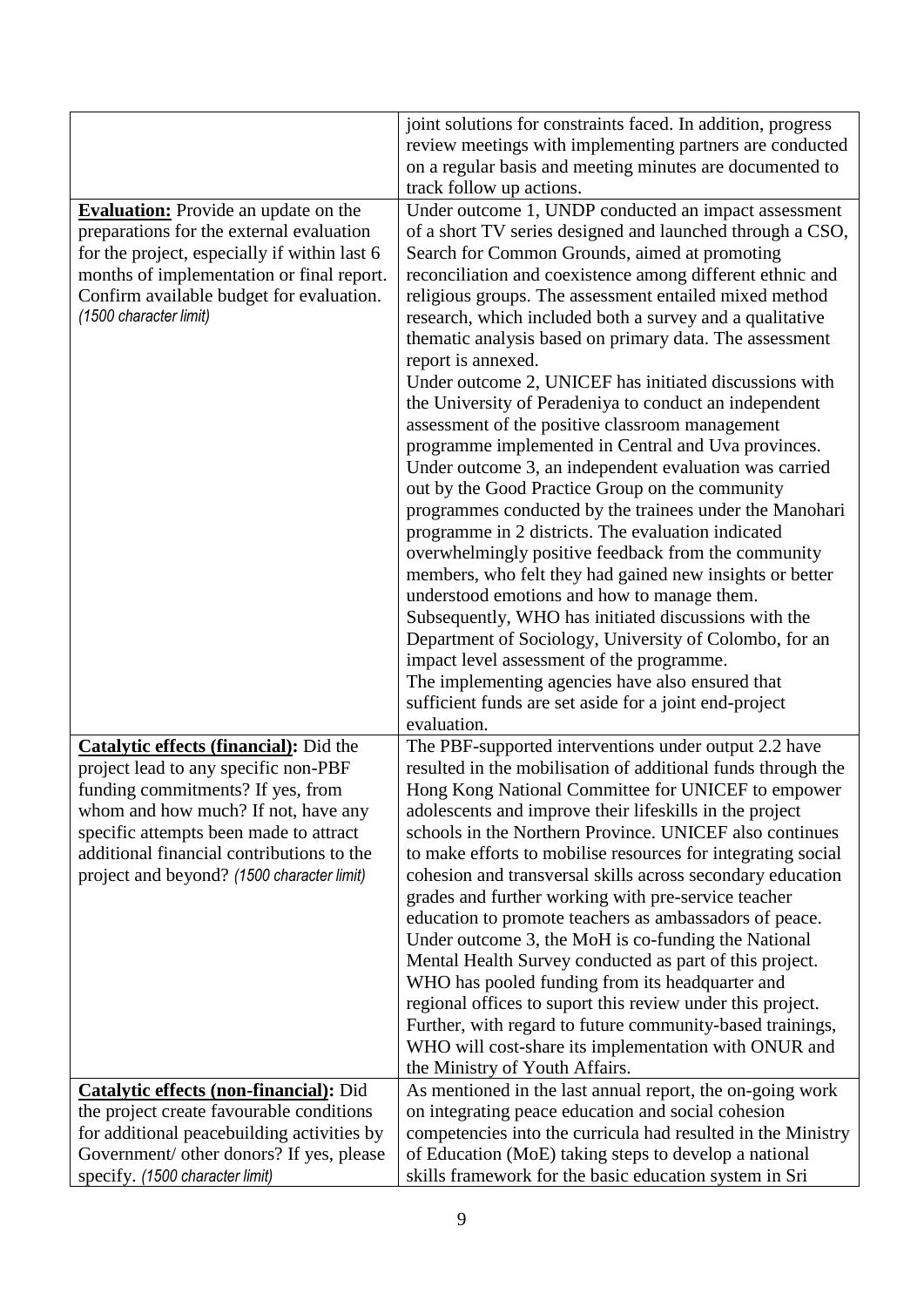|                                                                                                                                                                                                                              | Lanka, including skills for social cohesion and promoting<br>peace. UNICEF, as the key partner of choice due to its<br>expertise and experience, works in close collaboration with<br>the MoE and NIE in supporting this initiative. As a first<br>step, UNICEF is developing a roadmap towards integrating<br>social cohesion and life skills into the education system.<br>UNICEF is also planning to establish a working group with<br>development partners working in this area.                                                                                                                                                                                                                                                                                                                                                                                                                                                                                                                                                                                                                                                                                                                                                                                                                                                                                                                                                                                        |
|------------------------------------------------------------------------------------------------------------------------------------------------------------------------------------------------------------------------------|-----------------------------------------------------------------------------------------------------------------------------------------------------------------------------------------------------------------------------------------------------------------------------------------------------------------------------------------------------------------------------------------------------------------------------------------------------------------------------------------------------------------------------------------------------------------------------------------------------------------------------------------------------------------------------------------------------------------------------------------------------------------------------------------------------------------------------------------------------------------------------------------------------------------------------------------------------------------------------------------------------------------------------------------------------------------------------------------------------------------------------------------------------------------------------------------------------------------------------------------------------------------------------------------------------------------------------------------------------------------------------------------------------------------------------------------------------------------------------|
| <b>Exit strategy/ sustainability:</b> What steps<br>have been taken to prepare for end of<br>project and help ensure sustainability of<br>the project results beyond PBF support<br>for this project? (1500 character limit) | In a changing country context, characterised by durable<br>peace and economic growth, the three agencies ensure the<br>the PBF supportd Reconciliation programme is alighed<br>with national priorities and plans. Sustainability of the<br>PBF-supported interventions have been ensured by<br>working with existing structures and mechanisms and<br>mainstreaming it withing the system, both at national and<br>sub-national levels. For example, the work with SLIDA on<br>development of the two modules on Conflict sensitivity ha<br>been mainstreamed into the curriculum of development<br>officersw. Further, the work with the UCG is aligned with<br>its overall strategy for combatting ragging and SGBV in<br>universities. Further, the project falls under the direct<br>purview of the UGC's Steering Committee, thereby<br>ensuring governance throughout the process. The Steering<br>Committee together has forwarded the preliminary findings<br>to the Management Committee, which has provided the<br>approval for development of the plan of actions. In<br>curricula related work, the existing content of the<br>languages subjects are being reviewed by NIE's curricula<br>review panel, gaps will be strengthened using<br>supplementary materials and subsequent teacher trainings<br>will be done through NIE's existing cascade training model<br>- thereby ensuring ownership, sustainability and outreach<br>to all schools island-wide. |
| <b>Risk taking:</b> Describe how the project<br>has responded to risks that threatened the<br>achievement of results. Identify any new<br>risks that have emerged since the last<br>report. (1500 character limit)           | Under Outcome 1, the project experienced several risks<br>due to the political instability that led to the cancellation of<br>originally planned activities. This led to project adaptation,<br>reprogramming and working with selected government<br>sector champions and civil society organizations to be able<br>to continue to push towards results. Under Outcome 3,<br>community-based MHPSS activities related to peace<br>building has become extra-sensitive after the recent, tragic<br>terrorist attacks in the country.                                                                                                                                                                                                                                                                                                                                                                                                                                                                                                                                                                                                                                                                                                                                                                                                                                                                                                                                        |
| Gender equality: In the reporting<br>period, which activities have taken place<br>with a specific focus on addressing issues<br>of gender equality or women's<br>empowerment? (1500 character limit)                         | Gender is embedded into programming across all outcome<br>areas. UNICEF ensures that the specific needs of both girls<br>and boys are taken into consideration in research,<br>evidence- based programming and monitoring. For<br>instance, based on evidence indicating that more boys tend<br>to be victims of corporal punishment in school than girls,<br>behaviour change communication messages have been                                                                                                                                                                                                                                                                                                                                                                                                                                                                                                                                                                                                                                                                                                                                                                                                                                                                                                                                                                                                                                                             |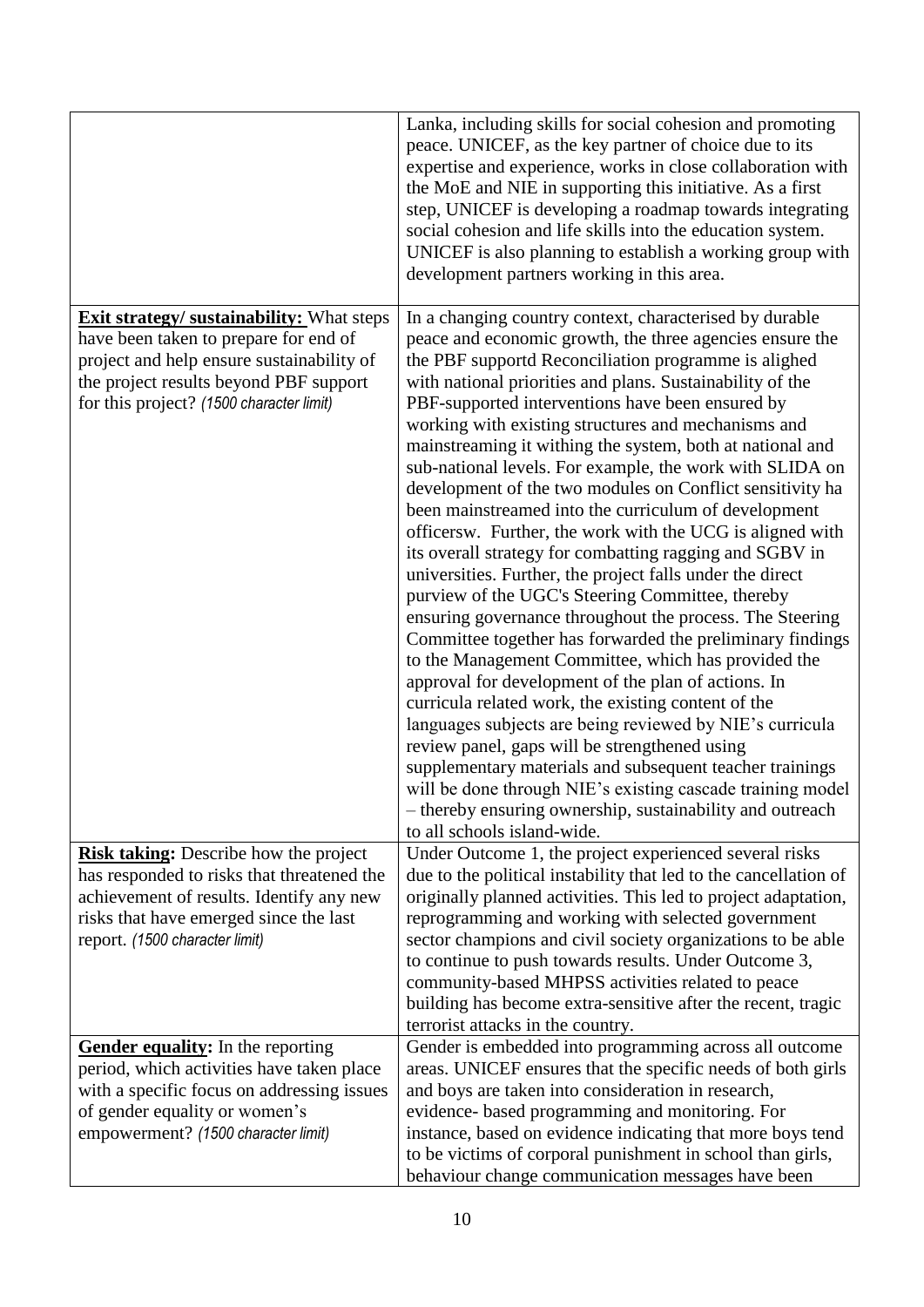|                                                                                                                                                                                                    | designed to address social norms around the disciplinary<br>approaches used with boys and the impact this has on their<br>wellbeing and the perpetuation of violence in society.<br>In the ongoing revisions to language subjects and the work<br>related to civic education teacher capacity building,<br>UNICEF ensures that a gender lens is applied to avoid the<br>perpetuation of stereotypes and biases and promote values<br>related to gender equality. |
|----------------------------------------------------------------------------------------------------------------------------------------------------------------------------------------------------|------------------------------------------------------------------------------------------------------------------------------------------------------------------------------------------------------------------------------------------------------------------------------------------------------------------------------------------------------------------------------------------------------------------------------------------------------------------|
| <b>Other:</b> Are there any other issues<br>concerning project implementation that<br>you want to share, including any capacity<br>needs of the recipient organizations?<br>(1500 character limit) |                                                                                                                                                                                                                                                                                                                                                                                                                                                                  |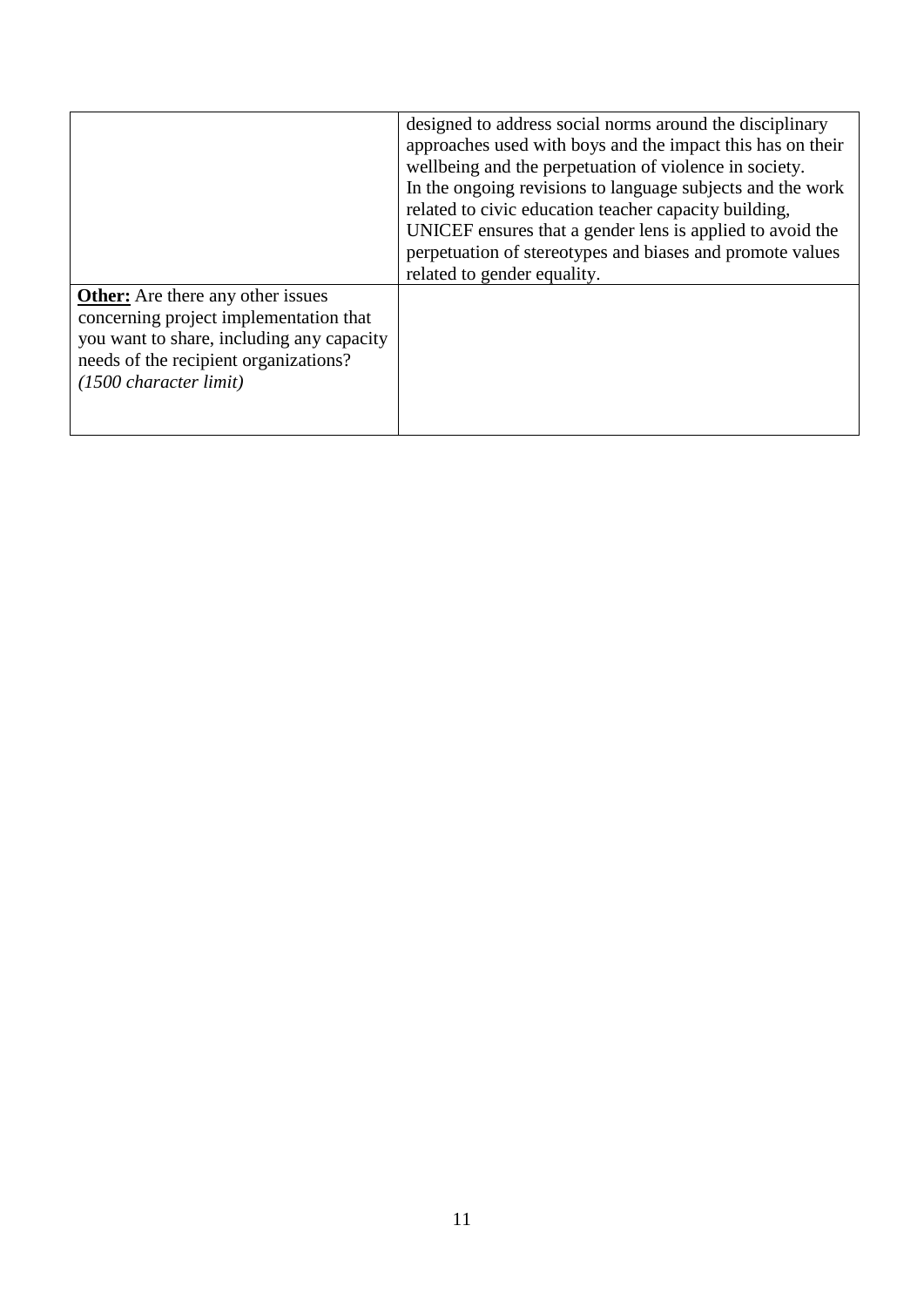**1.3 INDICATOR BASED PERFORMANCE ASSESSMENT***: Using the Project Results Framework as per the approved project document or any amendments- provide an update on the achievement of key indicators at both the outcome and output level in the table below (if your project has more indicators than provided in the table, select the most relevant ones with most relevant progress to highlight). Where it has not been possible to collect data on indicators, state this and provide any explanation.* Provide gender and age disaggregated data. (300 characters max per entry)

|                  | <b>Performance</b>       | <b>Indicator</b> | End of           | <b>Current indicator</b> | <b>Reasons for Variance/Delay</b>          | <b>Adjustment of</b> |
|------------------|--------------------------|------------------|------------------|--------------------------|--------------------------------------------|----------------------|
|                  | <b>Indicators</b>        | <b>Baseline</b>  | project          | progress                 | (if any)                                   | target (if any)      |
|                  |                          |                  | <b>Indicator</b> |                          |                                            |                      |
|                  |                          |                  | <b>Target</b>    |                          |                                            |                      |
| <b>Outcome 1</b> | Indicator 1.1            | $\Omega$         | At least 1       | A pilot project on       |                                            |                      |
| Processes        | of<br>#<br>pilot         |                  |                  | the reintegration of     |                                            |                      |
| and              | approaches<br>tested     |                  |                  | ex-combatants has        |                                            |                      |
| mechanisms       | ratified<br>and<br>by    |                  |                  | been initiated with      |                                            |                      |
| promoting        | and<br>civil<br>govt     |                  |                  | the Ministry of          |                                            |                      |
| social           | society<br><sub>on</sub> |                  |                  | Resettlement             |                                            |                      |
| cohesion and     | peacebuilding and        |                  |                  | (MoR). An online         |                                            |                      |
| conflict         | coffict prevention       |                  |                  | social cohesion          |                                            |                      |
| prevention,      |                          |                  |                  | program for civil        |                                            |                      |
| including        |                          |                  |                  | servents was             |                                            |                      |
| through          |                          |                  |                  | introduced. Pilot        |                                            |                      |
| dialogue and     |                          |                  |                  | media campaigns          |                                            |                      |
| early            |                          |                  |                  | on reconcilation         |                                            |                      |
| warning,         |                          |                  |                  | was launched with        |                                            |                      |
| institutionali   |                          |                  |                  | CSO <sub>s</sub> .       |                                            |                      |
| zed at           | Indicator 1.2            | $\Omega$         | at least 30%     | This has not been        | The project intends to achieve this        |                      |
| national and     | of<br>$\%$<br>women      |                  |                  | completed                | through the establishment of the           |                      |
| sub-national     | members<br>in            |                  |                  |                          | <b>Community Policing Committees</b>       |                      |
| levels.          | dialogue/early           |                  |                  |                          | (CPCs). However, this has been delayed     |                      |
|                  | warning platforms        |                  |                  |                          | due to the prevailing politicial situation |                      |
|                  |                          |                  |                  |                          | in the country. A draft concept note was   |                      |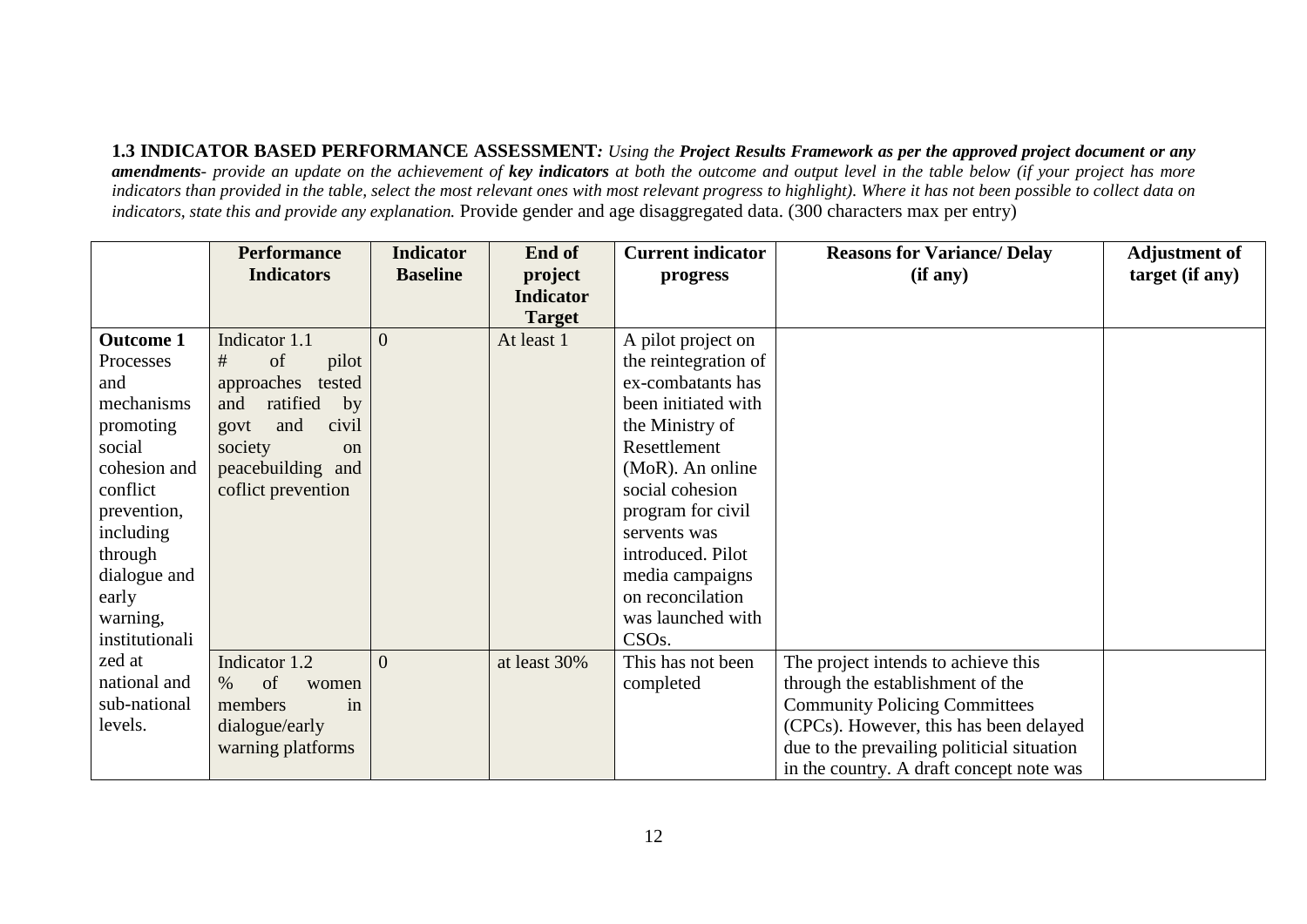|                                              | <b>Performance</b><br><b>Indicators</b>                                                                                                                                                                                              | <b>Indicator</b><br><b>Baseline</b> | End of<br>project<br><b>Indicator</b><br><b>Target</b> | <b>Current indicator</b><br>progress                                                                                                                                                                                                                                                                                                                                           | <b>Reasons for Variance/ Delay</b><br>(if any)                                                                                                                                                                                                                                                                            | <b>Adjustment of</b><br>target (if any) |
|----------------------------------------------|--------------------------------------------------------------------------------------------------------------------------------------------------------------------------------------------------------------------------------------|-------------------------------------|--------------------------------------------------------|--------------------------------------------------------------------------------------------------------------------------------------------------------------------------------------------------------------------------------------------------------------------------------------------------------------------------------------------------------------------------------|---------------------------------------------------------------------------------------------------------------------------------------------------------------------------------------------------------------------------------------------------------------------------------------------------------------------------|-----------------------------------------|
|                                              |                                                                                                                                                                                                                                      |                                     |                                                        |                                                                                                                                                                                                                                                                                                                                                                                | developed and discussions underway for<br>alternative arrangements.                                                                                                                                                                                                                                                       |                                         |
|                                              | Indicator 1.3<br>#<br>of platforms<br>available<br>for<br>reconcliation<br>dialogue, linking<br>processes available<br>by various govt<br>and<br>non-govt<br>institutions<br>at<br>national and sub-<br>national and local<br>level. | $\Omega$                            | at least 01                                            | Prathiba Media<br>and<br><b>SIRAHUNUNI</b><br>(CSO <sub>s</sub> ) continued<br>to create media<br>platforms for<br>discussions around<br>reconcilation.<br>During this period,<br>these were carried<br>out through<br>community radio<br>and local forums<br>both in the Eastern<br>and Southern<br>provinces.<br><b>NCEASL</b><br>continued the same<br>in its online forum. | <b>SCRM</b> activities which mainly<br>incorporate creating peacebuilding<br>dialogue could not be done due to the<br>political situation. However, the CPC<br>initiative conceptualised entails a lengthy<br>process of creating an enabling<br>environment for linkages between<br>communities and the police services. |                                         |
| Output 1.1<br>Key<br>institutions<br>promote | Indicator 1.1.1<br># of initiatives that<br>promote<br>peacebuilding and                                                                                                                                                             | $\overline{0}$                      | <b>TBD</b>                                             | Reintegration of<br>ex-combatants<br>with MoR took<br>precedence with                                                                                                                                                                                                                                                                                                          | Planned activities were disrupted<br>following the constitutional coup<br>ochestrated by the main opposition.<br>UNDP activities were temporaraily                                                                                                                                                                        |                                         |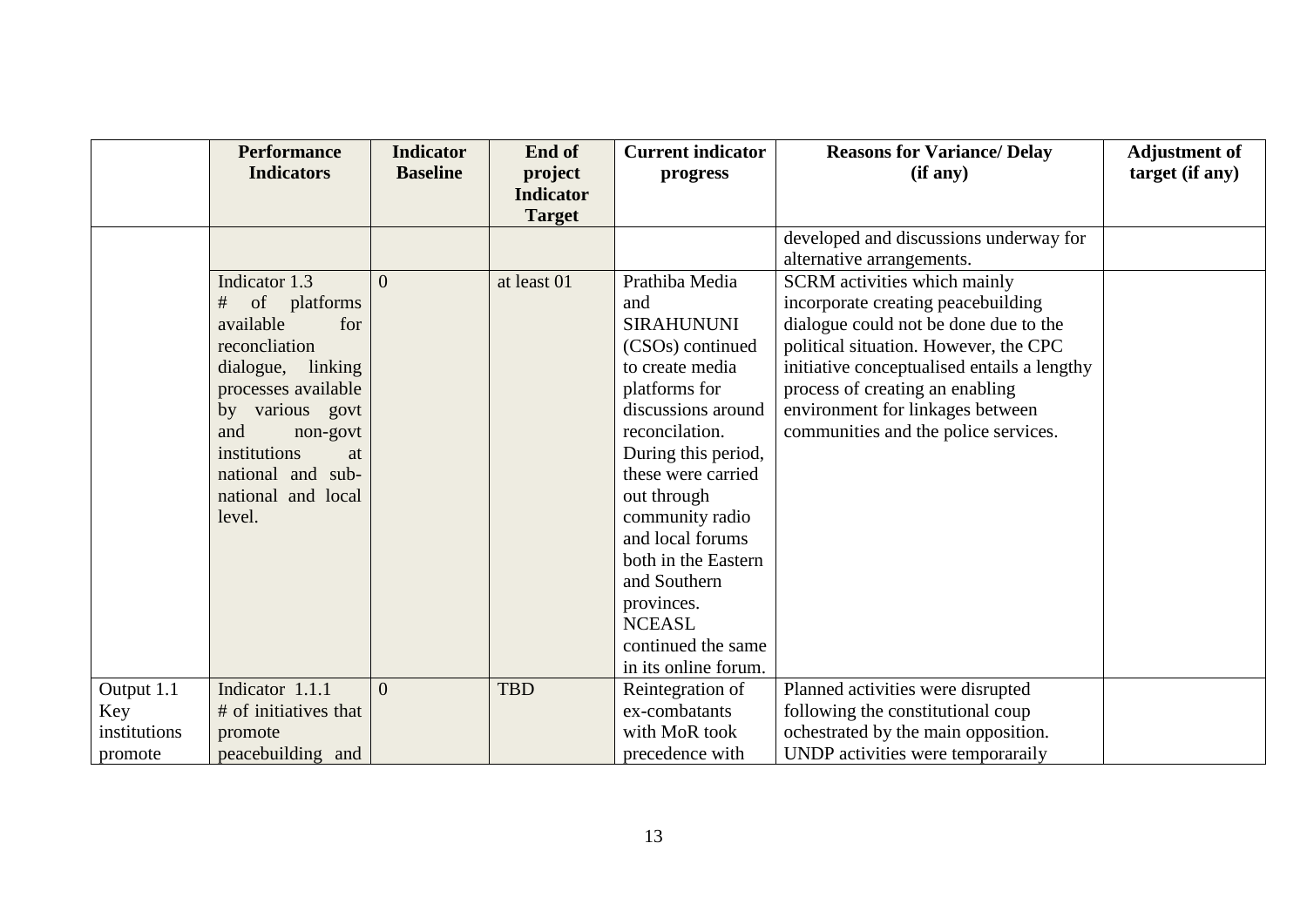|                | <b>Performance</b>  | <b>Indicator</b> | End of           | <b>Current indicator</b> | <b>Reasons for Variance/ Delay</b>        | <b>Adjustment of</b> |
|----------------|---------------------|------------------|------------------|--------------------------|-------------------------------------------|----------------------|
|                | <b>Indicators</b>   | <b>Baseline</b>  | project          | progress                 | (if any)                                  | target (if any)      |
|                |                     |                  | <b>Indicator</b> |                          |                                           |                      |
|                |                     |                  | <b>Target</b>    |                          |                                           |                      |
| peacebuildin   | reconciliation      |                  |                  | <b>ONUR</b> activities   | suspended and SCRM operations also        |                      |
| g and          | initiated.          |                  |                  | coming to an end.        | came to a standstill with CPC concept     |                      |
| reconciliatio  |                     |                  |                  | Fifty ex-                | developed in April. UNDP also             |                      |
| n at the       |                     |                  |                  | combatants               | terminated ONUR contract due to poor      |                      |
| national and   |                     |                  |                  | received livelihood      | performace.                               |                      |
| subnational    |                     |                  |                  | training in Jaffna       |                                           |                      |
| levels in line |                     |                  |                  | district. Six            |                                           |                      |
| with the PPP   |                     |                  |                  | workshops                |                                           |                      |
|                |                     |                  |                  | conducted for 150-       |                                           |                      |
|                |                     |                  |                  | 170 producers at         |                                           |                      |
|                |                     |                  |                  | SLRC on conflict         |                                           |                      |
|                |                     |                  |                  | sensitivity. A           |                                           |                      |
|                |                     |                  |                  | social cohesion          |                                           |                      |
|                |                     |                  |                  | module introduced        |                                           |                      |
|                |                     |                  |                  | to public servants.      |                                           |                      |
|                | Indicator 1.1.2     | N/A              | N/A              | An online program        | Planned activities with the government    |                      |
|                | Extent to which     |                  |                  | on social cohesion       | institutions got distrupted following the |                      |
|                | level<br>of<br>the  |                  |                  | and conflict             | constitutional crisis which lasted for    |                      |
|                | understanding<br>on |                  |                  | sensitivity              | seven weeks. They were again affected     |                      |
|                | peacebuilding       |                  |                  | introduced to the        | following the Easter bombings which       |                      |
|                | increased among     |                  |                  | public                   | resulted in travel and operational        |                      |
|                | the stakeholders.   |                  |                  | administative            | restrictions.                             |                      |
|                |                     |                  |                  | services training at     |                                           |                      |
|                |                     |                  |                  | SLIDA. 170 media         |                                           |                      |
|                |                     |                  |                  | producers were           |                                           |                      |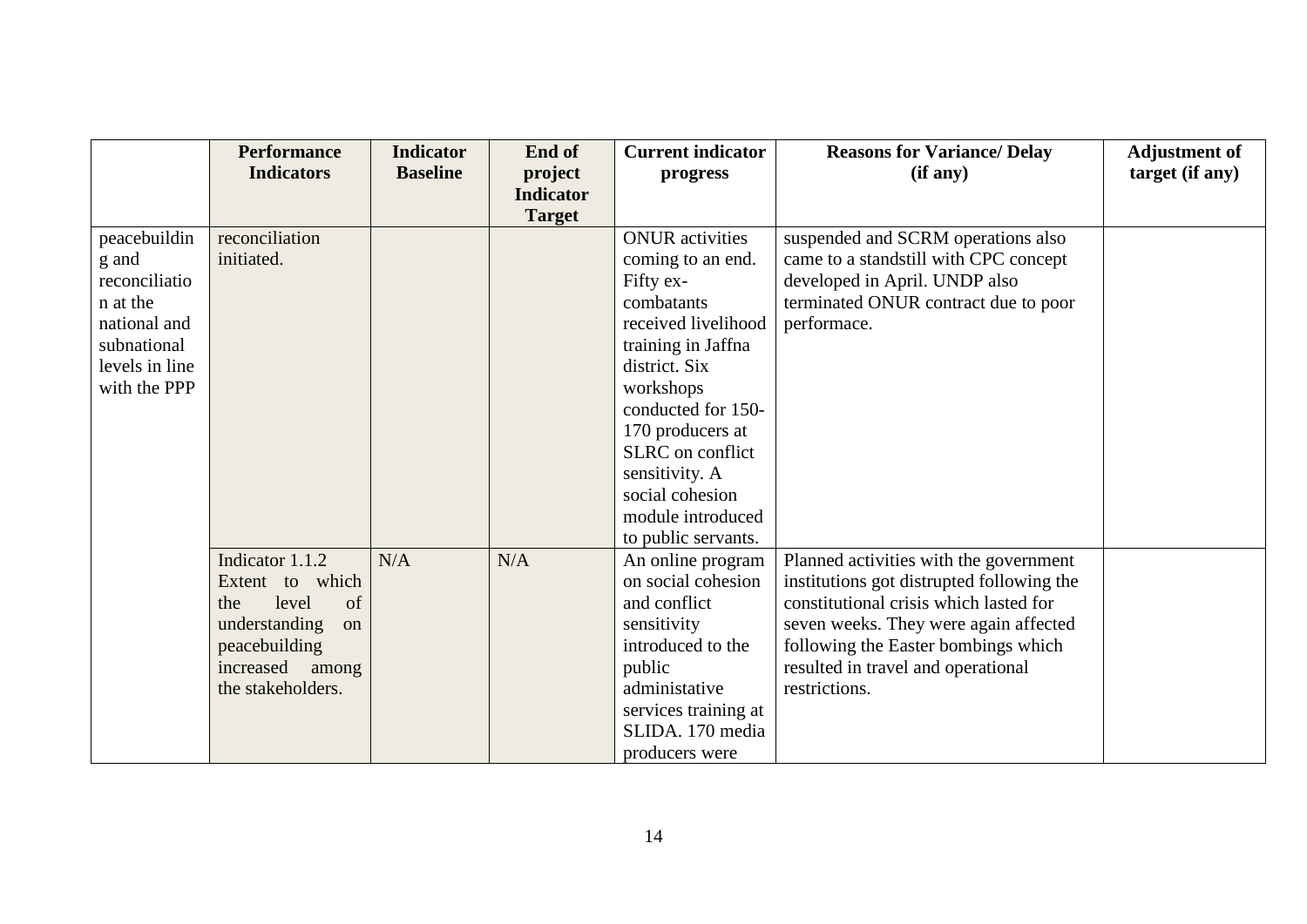|                                                                                                                                                                                                                        | <b>Performance</b><br><b>Indicators</b>                  | <b>Indicator</b><br><b>Baseline</b> | End of<br>project<br><b>Indicator</b><br><b>Target</b> | <b>Current indicator</b><br>progress                                                                                                                                                                                                                                          | <b>Reasons for Variance/ Delay</b><br>(if any)                                                                                                                                                                                                                                          | <b>Adjustment of</b><br>target (if any)                                                                                                                                                                                                                                                                                  |
|------------------------------------------------------------------------------------------------------------------------------------------------------------------------------------------------------------------------|----------------------------------------------------------|-------------------------------------|--------------------------------------------------------|-------------------------------------------------------------------------------------------------------------------------------------------------------------------------------------------------------------------------------------------------------------------------------|-----------------------------------------------------------------------------------------------------------------------------------------------------------------------------------------------------------------------------------------------------------------------------------------|--------------------------------------------------------------------------------------------------------------------------------------------------------------------------------------------------------------------------------------------------------------------------------------------------------------------------|
|                                                                                                                                                                                                                        |                                                          |                                     |                                                        | given training on<br>conflict sensitivity<br>at SLRC. CSOs<br>continued to<br>conduct programs<br>on reconcilation<br>and religious<br>harmony off and<br>online.                                                                                                             |                                                                                                                                                                                                                                                                                         |                                                                                                                                                                                                                                                                                                                          |
| Output 1.2<br>Civil society<br>and local<br>authorities<br>pilot and<br>scale up<br>dialogue and<br>early<br>warning<br>mechanisms<br>to address<br>existing and<br>emerging<br>conflicts in<br>targeted<br>locations. | Indicator 1.2.1<br>of<br>#<br>pilot<br>approaches tested | $\Omega$                            | 3                                                      | Sirahununi<br>hosted a film<br>festival in<br>Batticaloa.<br>Prathiba media<br>conducted two<br>panel discussions<br>on community<br>roles in<br>reconcilation and<br>four radio shows<br>in UVA and<br>Ruhunu FM.<br><b>NCEASL</b> is<br>developing a<br>Digital Citizenship | NCEASL struggled to operationalise the<br>planned activities following the Easter<br>bombings in which they also lost two of<br>their staff members. Large part of the<br>NCEASL operations during this period<br>were focused on providing support to the<br>victims and the affected. | The initial plan to<br>launch a series of<br>videos on<br>reconcilation has<br>been cancelled. In<br>place of this effort<br>a digital photo<br>exhibition has<br>been proposed<br>which will<br>capature the times<br>of chaos and<br>cooperation that<br>will help people to<br>share grief and<br>also understand the |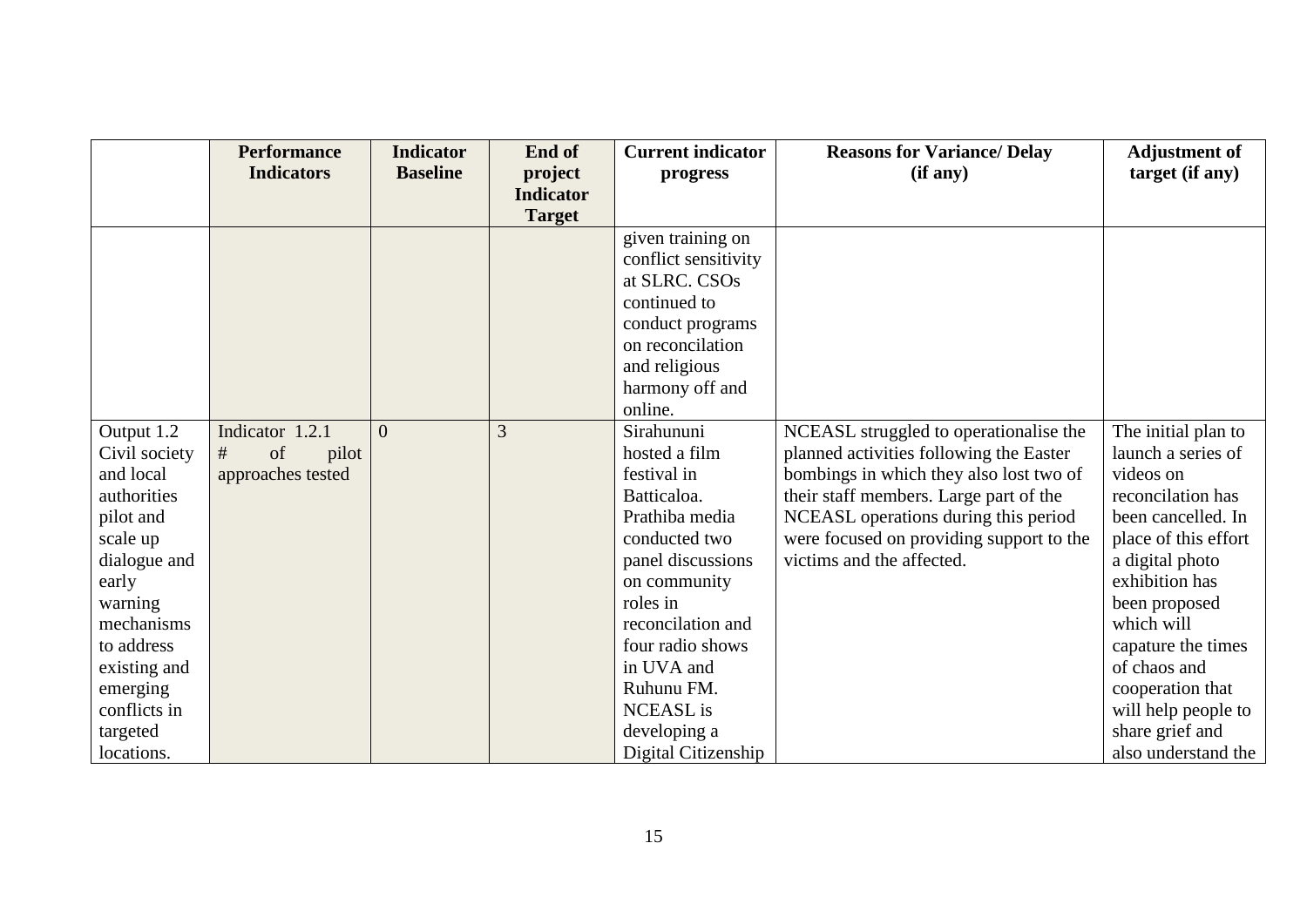| <b>Performance</b>  | <b>Indicator</b> | End of           | <b>Current indicator</b> | <b>Reasons for Variance/ Delay</b>         | <b>Adjustment of</b> |
|---------------------|------------------|------------------|--------------------------|--------------------------------------------|----------------------|
| <b>Indicators</b>   | <b>Baseline</b>  | project          | progress                 | (if any)                                   | target (if any)      |
|                     |                  | <b>Indicator</b> |                          |                                            |                      |
|                     |                  | <b>Target</b>    |                          |                                            |                      |
|                     |                  |                  | Toolkit to sensitise     |                                            | importance of        |
|                     |                  |                  | youth on ethical         |                                            | social cohesion.     |
|                     |                  |                  | use of                   |                                            |                      |
|                     |                  |                  | digital/social           |                                            |                      |
|                     |                  |                  | media.                   |                                            |                      |
| Indicator 1.2.2     | $\Omega$         | Active           | Process                  | This will be completed only at the end of  |                      |
| # of knowledge      |                  | feedback and     | documentation of         | the project once all activities are either |                      |
| products / research |                  | based on         | televising a             | fully or partially implemented.            |                      |
| findings available  |                  | which steps      | peacebuilding and        |                                            |                      |
| peacebuilding<br>on |                  | will be jointly  | coexistence              |                                            |                      |
| and early warning.  |                  | taken to         | teledrama                |                                            |                      |
|                     |                  | formalize        | prepared.                |                                            |                      |
|                     |                  | selected         | Documentation of         |                                            |                      |
|                     |                  | approaches       | the ex-combatant         |                                            |                      |
|                     |                  |                  | livelihood               |                                            |                      |
|                     |                  |                  | development is           |                                            |                      |
|                     |                  |                  | still underway with      |                                            |                      |
|                     |                  |                  | a consultant             |                                            |                      |
|                     |                  |                  | recruited for            |                                            |                      |
|                     |                  |                  | systematic               |                                            |                      |
|                     |                  |                  | development of a         |                                            |                      |
|                     |                  |                  | strategy and             |                                            |                      |
|                     |                  |                  | implementation of        |                                            |                      |
|                     |                  |                  | the project in the       |                                            |                      |
|                     |                  |                  | respective               |                                            |                      |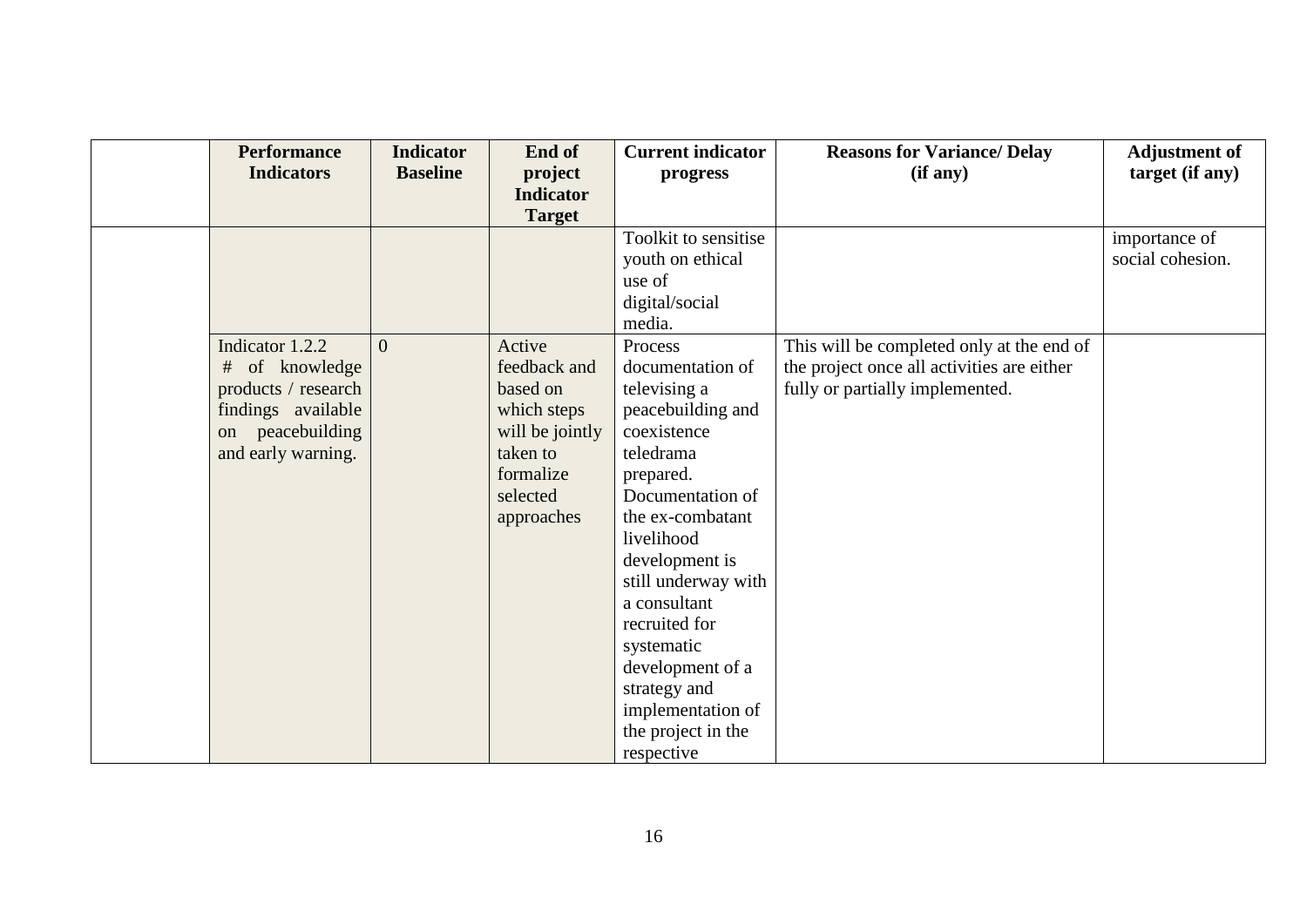|                  | <b>Performance</b>     | <b>Indicator</b> | End of           | <b>Current indicator</b> | <b>Reasons for Variance/ Delay</b> | <b>Adjustment of</b> |
|------------------|------------------------|------------------|------------------|--------------------------|------------------------------------|----------------------|
|                  | <b>Indicators</b>      | <b>Baseline</b>  | project          | progress                 | (if any)                           | target (if any)      |
|                  |                        |                  | <b>Indicator</b> |                          |                                    |                      |
|                  |                        |                  | <b>Target</b>    |                          |                                    |                      |
|                  |                        |                  |                  | locations.               |                                    |                      |
| Output 1.3       | Indicator 1.3.1        |                  |                  |                          |                                    |                      |
|                  | Indicator 1.3.2        |                  |                  |                          |                                    |                      |
| Output 1.4       | Indicator 1.4.1        |                  |                  |                          |                                    |                      |
|                  | Indicator 1.4.2        |                  |                  |                          |                                    |                      |
| <b>Outcome 2</b> | Indicator 2.1          | 2016 PB          | N/A              | 2017 PB survey:          |                                    |                      |
| Education        | % of people that       | Survey           |                  | 23% strongly, 43%        |                                    |                      |
| system           | feel that people       | 21% strongly     |                  | somewhat agree           |                                    |                      |
| supports         | from other ethno-      | agree            |                  | 2018 PB Survey           |                                    |                      |
| inter-           | religious              | 42%              |                  | 20% strongly             |                                    |                      |
| personal and     | communities<br>are     | somewhat         |                  | agree, 38%               |                                    |                      |
| inter-group      | trustworthy.           | agree            |                  | somewhat agree           |                                    |                      |
| understandin     | Indicator 2.2          | 0%               | At least 75%     | Progressing as           |                                    |                      |
| g and            | of<br>$\%$<br>targeted |                  | (among a total   | planned. The             |                                    |                      |
| interaction      | schools                |                  | of 760 target    | percentage will be       |                                    |                      |
| among            | implementing           |                  | schools)         | reported in the          |                                    |                      |
| teachers,        | school level policy    |                  |                  | next report              |                                    |                      |
| students,        | recommendations        |                  |                  |                          |                                    |                      |
| parents and      | on peace building      |                  |                  |                          |                                    |                      |
| communities      | and prevention of      |                  |                  |                          |                                    |                      |
|                  | bullying/ corporal     |                  |                  |                          |                                    |                      |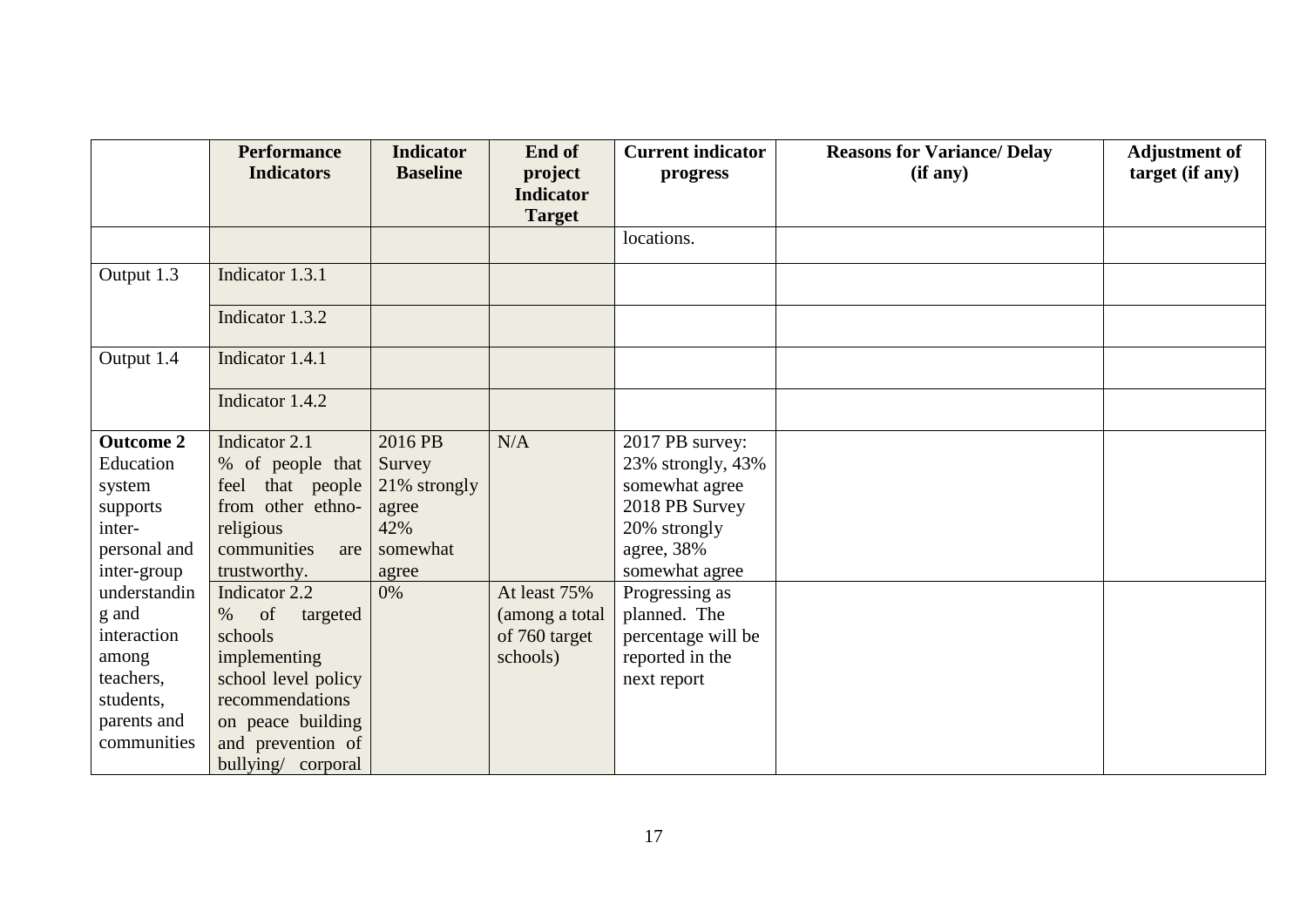|                | <b>Performance</b>        | <b>Indicator</b> | End of           | <b>Current indicator</b> | <b>Reasons for Variance/ Delay</b> | <b>Adjustment of</b> |
|----------------|---------------------------|------------------|------------------|--------------------------|------------------------------------|----------------------|
|                | <b>Indicators</b>         | <b>Baseline</b>  | project          | progress                 | (if any)                           | target (if any)      |
|                |                           |                  | <b>Indicator</b> |                          |                                    |                      |
|                |                           |                  | <b>Target</b>    |                          |                                    |                      |
|                | punishment                |                  |                  |                          |                                    |                      |
|                | Indicator 2.3             |                  |                  |                          |                                    |                      |
| Output 2.1     | Indicator 2.1.1           | 1 subject in     | At least 1       | Initiated work with      |                                    |                      |
| Basic and      | <b>Basic</b><br>education | primary          | additional       | NIE to incorporate       |                                    |                      |
| higher         | curricula<br>are          | education(en     | subject          | these                    |                                    |                      |
| education      | revised towards a         | vironment        |                  | competencies into        |                                    |                      |
| curricula and  | stronger focus on         | related          |                  | language subjects.       |                                    |                      |
| resource       | peace<br>and              | activities       |                  | Further, working         |                                    |                      |
| materials are  | reconciliation,           | subject)         |                  | with Civic               |                                    |                      |
| revised and    | with<br>including         | revised and      |                  | Education pre-           |                                    |                      |
| implemented    | attention to<br>how       | rolled out       |                  | services teachers        |                                    |                      |
| to strengthen  | gender norms are          | nation-wide      |                  | to strenthen the         |                                    |                      |
| the            | portrayed, piloted        |                  |                  | delivery of the          |                                    |                      |
| development    | rolled<br>and<br>out      |                  |                  | content in a more        |                                    |                      |
| of             | nation-wide.              |                  |                  | meaningful               |                                    |                      |
| competencies   |                           |                  |                  | manner through           |                                    |                      |
| related to the |                           |                  |                  | projects and             |                                    |                      |
| conflict       |                           |                  |                  | activities               |                                    |                      |
| resolution,    | Indicator 2.1.2           | $\Omega$         | Module on        | On track and             |                                    |                      |
| civic          | Module on Peace           |                  | peace            | progressing as           |                                    |                      |
| engagement,    | education                 |                  | education        | planned. UNICEF          |                                    |                      |
| conflict       | Developed                 |                  | developed and    | supported the            |                                    |                      |
| prevention     |                           |                  | presented to     | UGC on the study         |                                    |                      |
|                |                           |                  | UGC along        | on 'Issues on            |                                    |                      |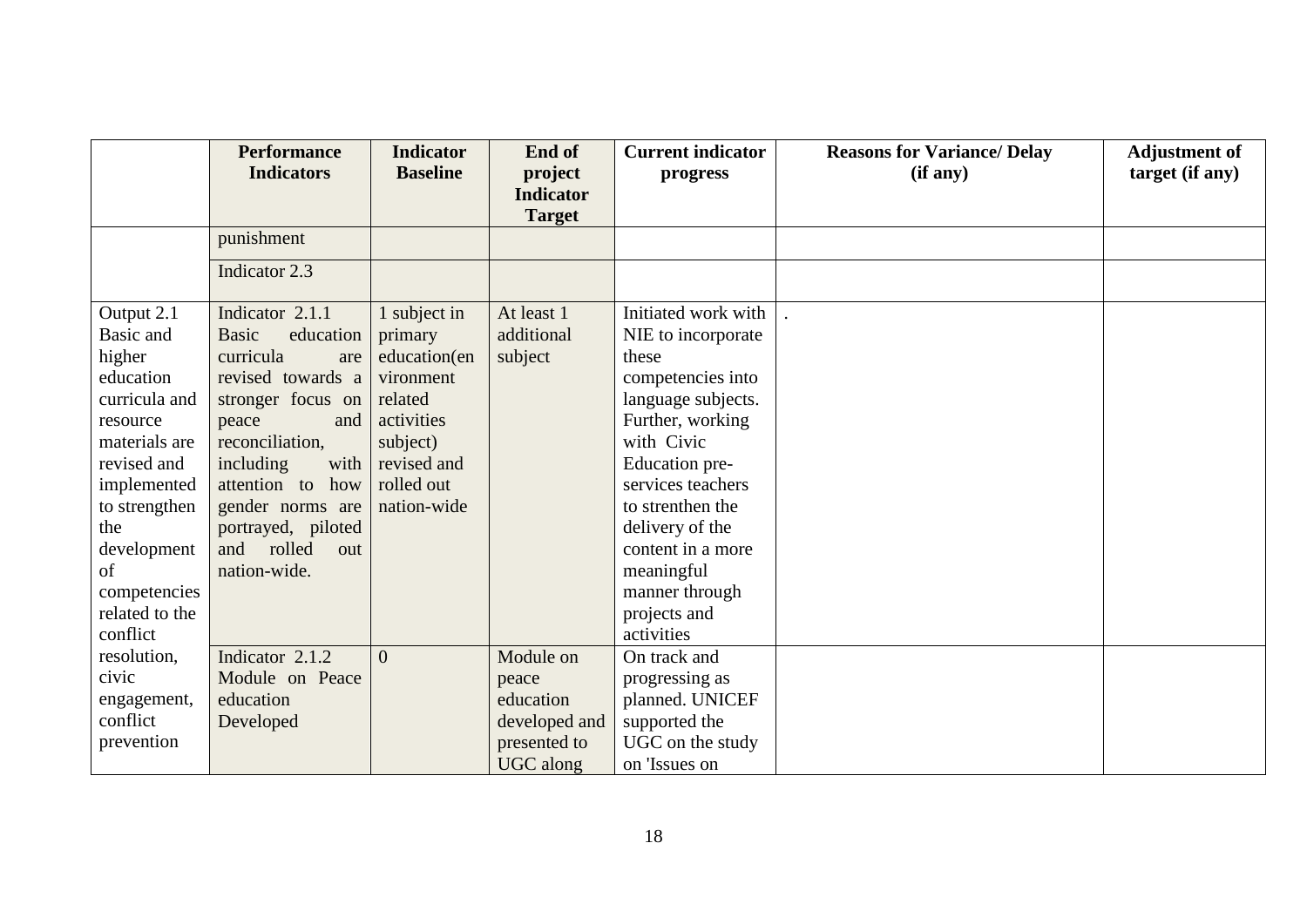|               | <b>Performance</b>    | <b>Indicator</b> | End of           | <b>Current indicator</b> | <b>Reasons for Variance/ Delay</b>     | <b>Adjustment of</b> |
|---------------|-----------------------|------------------|------------------|--------------------------|----------------------------------------|----------------------|
|               | <b>Indicators</b>     | <b>Baseline</b>  | project          | progress                 | (if any)                               | target (if any)      |
|               |                       |                  | <b>Indicator</b> |                          |                                        |                      |
|               |                       |                  | <b>Target</b>    |                          |                                        |                      |
|               |                       |                  | with an          | Sexual and GBV'          |                                        |                      |
|               |                       |                  | implementatio    | in Sri Lankan            |                                        |                      |
|               |                       |                  | n plan           | Universities. The        |                                        |                      |
|               |                       |                  |                  | study findings has       |                                        |                      |
|               |                       |                  |                  | formed the basis         |                                        |                      |
|               |                       |                  |                  | for development of       |                                        |                      |
|               |                       |                  |                  | a module on Peace        |                                        |                      |
|               |                       |                  |                  | Education.               |                                        |                      |
|               | Indicator 2.2.1       | $0$ schools      | 200 Schools      | Progressing as           |                                        |                      |
| Output 2.2    | of<br>$\%$<br>schools |                  |                  | planned.                 |                                        |                      |
| Principals,   | having<br>action      |                  |                  |                          |                                        |                      |
| teachers and  | plans developed to    |                  |                  |                          |                                        |                      |
| school        | prevent<br>and        |                  |                  |                          |                                        |                      |
| communities   | conflict<br>resolve   |                  |                  |                          |                                        |                      |
| have          | and<br>promote        |                  |                  |                          |                                        |                      |
| enhanced      | culture of peace in   |                  |                  |                          |                                        |                      |
| capacities to | school                |                  |                  |                          |                                        |                      |
| prevent and   | Indicator 2.2.2       | $\overline{0}$   | At least 50%     | Survey in targeted       | The survey activities were constrained |                      |
| resolve       | % of principals,      |                  |                  | schools had been         | due to the security situation in the   |                      |
| conflict, and | teachers<br>and       |                  |                  | stalled due to the       | country.                               |                      |
| promote       | school                |                  |                  | security situation       |                                        |                      |
| civic         | communities in the    |                  |                  | in the country. The      |                                        |                      |
| engagement    | schools<br>targeted   |                  |                  | survey has now           |                                        |                      |
|               | that they<br>report   |                  |                  | been resumed to          |                                        |                      |
|               | have<br>enhanced      |                  |                  | establish the            |                                        |                      |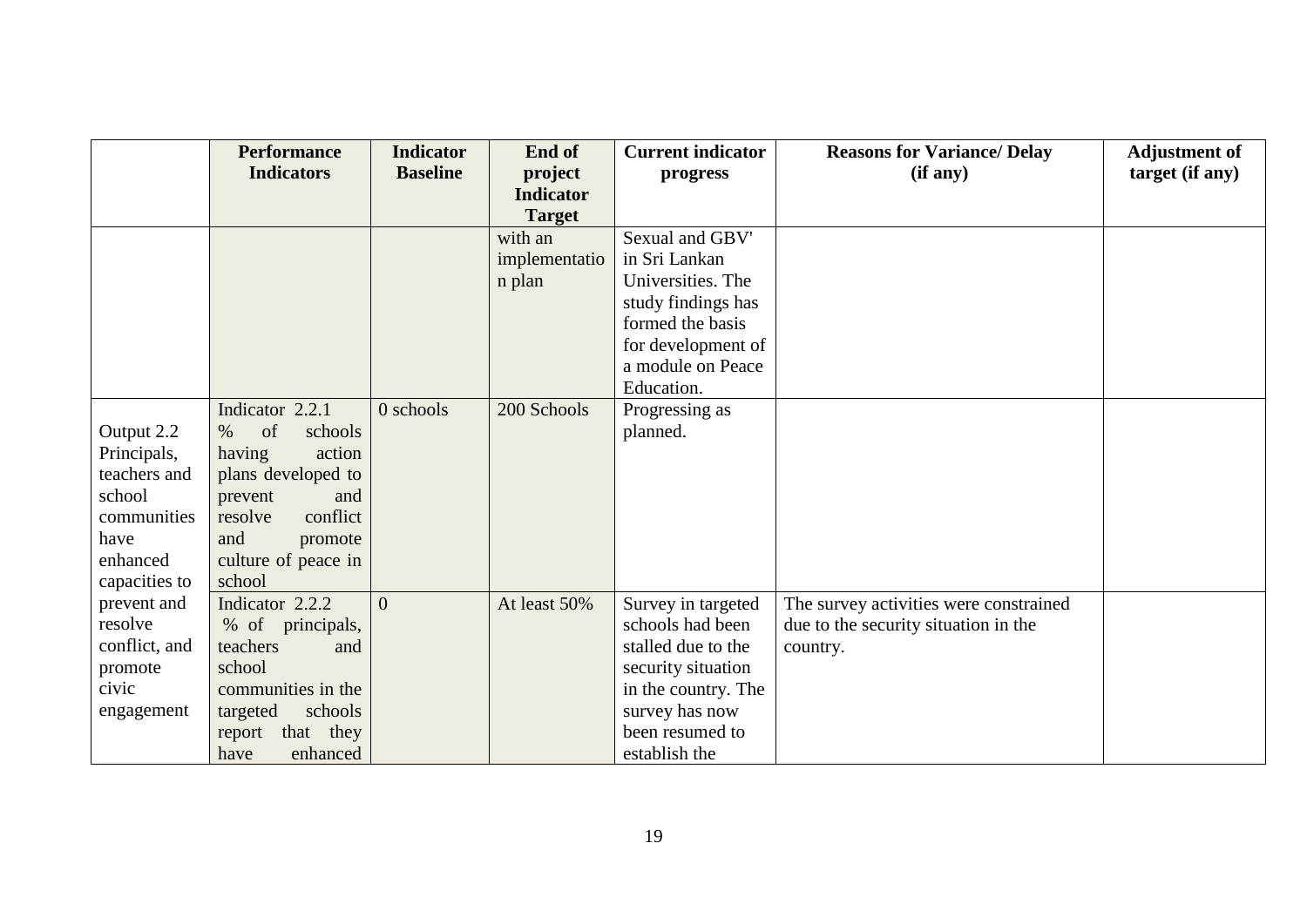|              | <b>Performance</b>   | <b>Indicator</b> | End of           | <b>Current indicator</b> | <b>Reasons for Variance/ Delay</b> | <b>Adjustment of</b> |
|--------------|----------------------|------------------|------------------|--------------------------|------------------------------------|----------------------|
|              | <b>Indicators</b>    | <b>Baseline</b>  | project          | progress                 | (if any)                           | target (if any)      |
|              |                      |                  | <b>Indicator</b> |                          |                                    |                      |
|              |                      |                  | <b>Target</b>    |                          |                                    |                      |
|              | capacities<br>to     |                  |                  | baseline. It will        |                                    |                      |
|              | conflict<br>prevent  |                  |                  | take longet than         |                                    |                      |
|              | and to<br>promote    |                  |                  | originally planned       |                                    |                      |
|              | positive<br>conflict |                  |                  | as it covers approx      |                                    |                      |
|              | resolution           |                  |                  | 650 schools.             |                                    |                      |
|              | Indicator 2.3.1      | $\theta$         | 1 study          | On track. The            |                                    |                      |
| Output 2.3   | No. of research      |                  |                  | <b>UNICEF-</b>           |                                    |                      |
| Research,    | studies conducted    |                  |                  | <b>UNESCO</b>            |                                    |                      |
| monitoring   | and disseminated     |                  |                  | supported study on       |                                    |                      |
| and          |                      |                  |                  | the issues of            |                                    |                      |
| evaluations  |                      |                  |                  | ragging and SGBV         |                                    |                      |
| inform       |                      |                  |                  | in the universities,     |                                    |                      |
| policies and |                      |                  |                  | led by the UGC,          |                                    |                      |
| programs     |                      |                  |                  | has been                 |                                    |                      |
| towards      |                      |                  |                  | completed and            |                                    |                      |
| promoting    |                      |                  |                  | findings are yet to      |                                    |                      |
| peace        |                      |                  |                  | be disseminated.         |                                    |                      |
| through      |                      |                  |                  | Further, UNICEF-         |                                    |                      |
| Education    |                      |                  |                  | supported study on       |                                    |                      |
|              |                      |                  |                  | bulling and other        |                                    |                      |
|              |                      |                  |                  | forms of inter-          |                                    |                      |
|              |                      |                  |                  | personal violence        |                                    |                      |
|              |                      |                  |                  | in schools is            |                                    |                      |
|              |                      |                  |                  | underway.                |                                    |                      |
|              | Indicator 2.3.2      | 2 (national      | at least 1       | On track. The            |                                    |                      |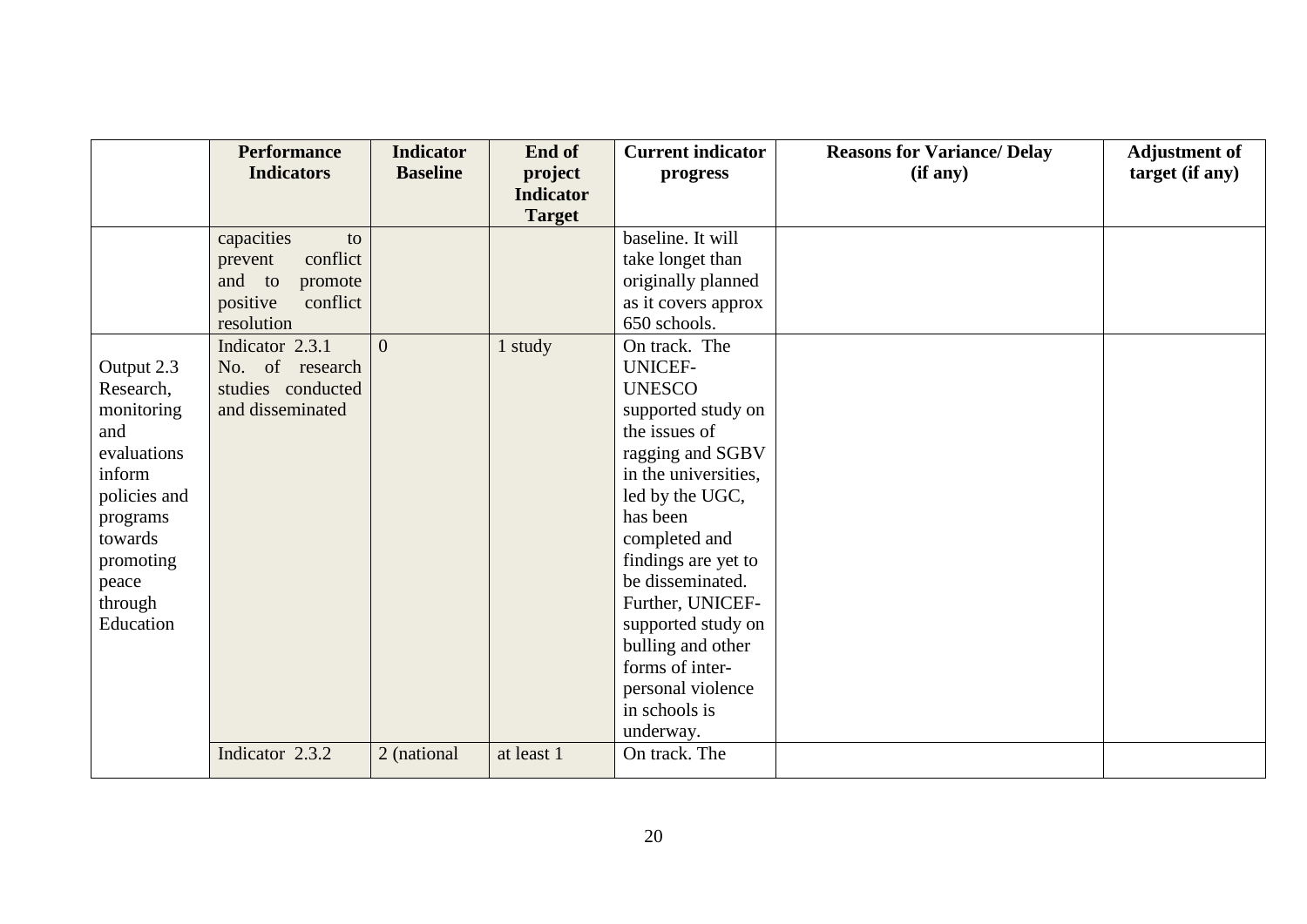|                             | <b>Performance</b>                  | <b>Indicator</b> | End of           | <b>Current indicator</b>          | <b>Reasons for Variance/Delay</b> | <b>Adjustment of</b> |
|-----------------------------|-------------------------------------|------------------|------------------|-----------------------------------|-----------------------------------|----------------------|
|                             | <b>Indicators</b>                   | <b>Baseline</b>  | project          | progress                          | (if any)                          | target (if any)      |
|                             |                                     |                  | <b>Indicator</b> |                                   |                                   |                      |
|                             |                                     |                  | <b>Target</b>    |                                   |                                   |                      |
|                             | # of policy and                     | policies from    | (strategic plan  | UGC at the time of                |                                   |                      |
|                             | regulatory                          | MoE and          | developed by     | reporting is                      |                                   |                      |
|                             | instruments                         | MNI)             | UGC)             | developing an                     |                                   |                      |
|                             | launched for Peace                  |                  |                  | action plan based                 |                                   |                      |
|                             |                                     |                  |                  | on the UNICEF-                    |                                   |                      |
|                             |                                     |                  |                  | <b>UNESCO</b> study               |                                   |                      |
|                             |                                     |                  |                  | findings and<br>subsequent policy |                                   |                      |
|                             |                                     |                  |                  | discussions at the                |                                   |                      |
|                             |                                     |                  |                  | UGC and ministry                  |                                   |                      |
|                             |                                     |                  |                  | level.                            |                                   |                      |
|                             | Indicator 2.4.1                     |                  |                  |                                   |                                   |                      |
| Output 2.4                  |                                     |                  |                  |                                   |                                   |                      |
|                             | Indicator 2.4.2                     |                  |                  |                                   |                                   |                      |
|                             |                                     |                  |                  |                                   |                                   |                      |
| <b>Outcome 3</b>            | Indicator 3.1                       | $\theta$         | 100              | 100%                              |                                   |                      |
| Conflict-                   | % of participants                   |                  |                  | $(45\% \text{ of the})$           |                                   |                      |
| related                     | (gender                             |                  |                  | participants - Male               |                                   |                      |
| mental health               | disaggregated)                      |                  |                  | 55% of the                        |                                   |                      |
| issues are                  | who<br>report                       |                  |                  | participants -                    |                                   |                      |
| addressed to                | positive behaviors                  |                  |                  | Female)                           |                                   |                      |
| reduce                      | regarding conflict<br>Indicator 3.2 | · Deliberate     | •Deliberate      | • Deliberate Self-                |                                   |                      |
| inequalities<br>and promote | 3B: Incidence of                    | Self-Harm        | Self-Harm        | Harm rate                         |                                   |                      |
| greater state               | negative coping                     | rate             | rate             | Monaragala - 473                  |                                   |                      |
| and civic                   | behaviours in                       | Monaragala -     | Monaragala -     | Mannar-827                        |                                   |                      |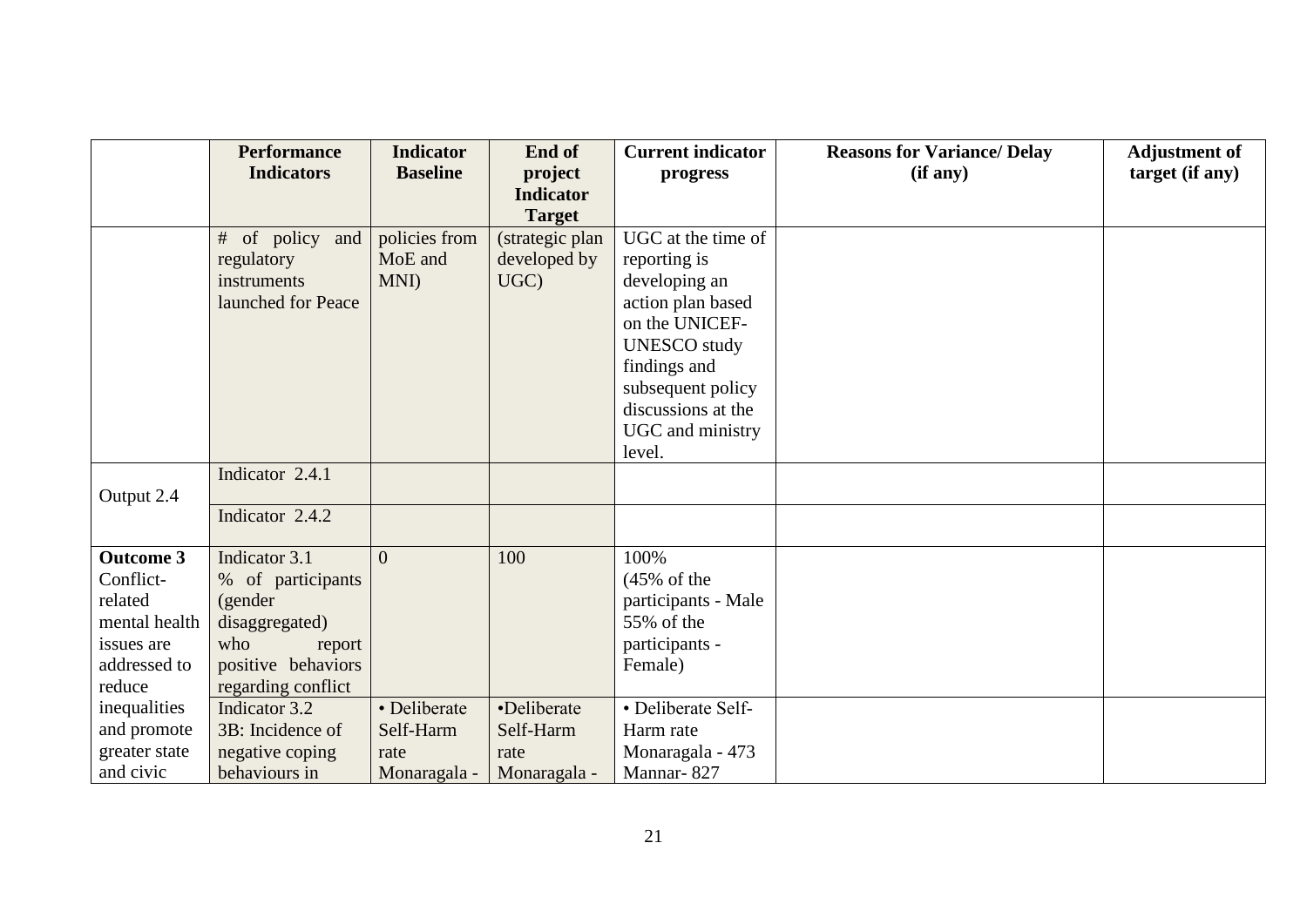|               | <b>Performance</b>  | <b>Indicator</b> | End of           | <b>Current indicator</b> | <b>Reasons for Variance/ Delay</b> | <b>Adjustment of</b> |
|---------------|---------------------|------------------|------------------|--------------------------|------------------------------------|----------------------|
|               | <b>Indicators</b>   | <b>Baseline</b>  | project          | progress                 | (if any)                           | target (if any)      |
|               |                     |                  | <b>Indicator</b> |                          |                                    |                      |
|               |                     |                  | <b>Target</b>    |                          |                                    |                      |
| engagement    | focus               | 477              | 420              | Nuwara Eliya -           |                                    |                      |
| in            | Provinces/Districts | Mannar-820       | Mannar-770       | 387                      |                                    |                      |
| reconciliatio | • Deliberate Self-  | Nuwara           | Nuwara Eliya     | · Suicide Rate           |                                    |                      |
| n processes   | Harm rate           | Eliya - 425.3    | $-375$           | Monaragala $-2.3$        |                                    |                      |
|               | (per $100,000$ )    | · Suicide        | · Suicide Rate   | Mannar-3                 |                                    |                      |
|               | MOH)                | Rate             | Monaragala $-$   | Nuwara Eliya - 2         |                                    |                      |
|               | · Suicide Rate      | Monaragala       |                  | • Domestic               |                                    |                      |
|               | (per $100,000$ ,    | $-2.3$           | Mannar-2.5       | Violence rate            |                                    |                      |
|               | MOH)                | Mannar-2.9       | Nuwara Eliya     | Monaragala $-$           |                                    |                      |
|               | • Domestic          | Nuwara           | $-1.8$           | Mannar-                  |                                    |                      |
|               | Violence rate       | Eliya - $2$      | • Domestic       | Nuwara Eliya -           |                                    |                      |
|               | (# of women         | • Domestic       | Violence rate    | (district data not       |                                    |                      |
|               | accessing services, | Violence rate    | Monaragala $-$   | yet availabl             |                                    |                      |
|               | DSH)                | Monaragala       | 460              | • Child Abuse rate       |                                    |                      |
|               | Child<br>Abuse      | $-436$           | Mannar-100       | Monaragala $-224$        |                                    |                      |
|               | (#complaintNCPA     | Mannar-78        | Nuwara Eliya     | Mannar-69                |                                    |                      |
|               |                     | <b>Nuwara</b>    | $-575$           | Nuwara Eliya -168        |                                    |                      |
|               |                     | Eliya - $543$    | • Child Abuse    |                          |                                    |                      |
|               |                     | · Child          | rate             |                          |                                    |                      |
|               |                     | Abuse rate       | Monaragala $-$   |                          |                                    |                      |
|               |                     | Monaragala       | 230              |                          |                                    |                      |
|               |                     | $-252$           | Mannar-75        |                          |                                    |                      |
|               |                     | Mannar-68        | Nuwara Eliya     |                          |                                    |                      |
|               |                     | Nuwara           | $-225$           |                          |                                    |                      |
|               |                     | Eliya $-211$     |                  |                          |                                    |                      |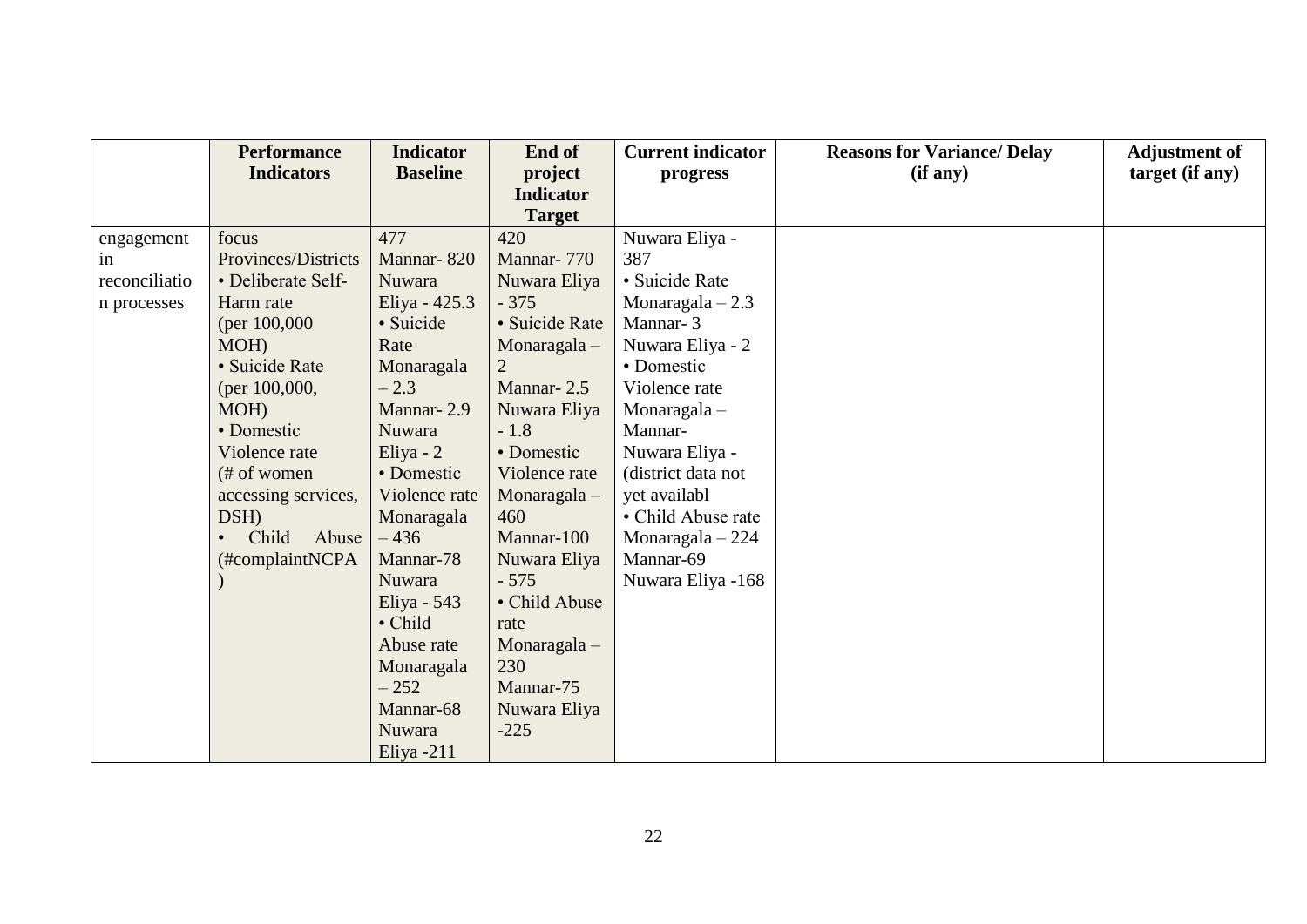|                                                                                                                   | <b>Performance</b><br><b>Indicators</b>                                                                                                                                               | <b>Indicator</b><br><b>Baseline</b> | End of<br>project<br><b>Indicator</b> | <b>Current indicator</b><br>progress                                                                                                                    | <b>Reasons for Variance/ Delay</b><br>(if any)                                                                                      | <b>Adjustment of</b><br>target (if any) |
|-------------------------------------------------------------------------------------------------------------------|---------------------------------------------------------------------------------------------------------------------------------------------------------------------------------------|-------------------------------------|---------------------------------------|---------------------------------------------------------------------------------------------------------------------------------------------------------|-------------------------------------------------------------------------------------------------------------------------------------|-----------------------------------------|
|                                                                                                                   |                                                                                                                                                                                       |                                     | <b>Target</b>                         |                                                                                                                                                         |                                                                                                                                     |                                         |
|                                                                                                                   | Indicator 3.3                                                                                                                                                                         |                                     |                                       |                                                                                                                                                         |                                                                                                                                     |                                         |
| Output 3.1<br>Coordination<br>and<br>coherence<br>among<br>offices<br>within State<br>institutions at<br>central, | Indicator 3.1.1<br>Adoption<br>of a<br>Self-<br>Deliberate<br>Harm Prevention<br>strategy at district<br>level with attention<br>different<br>the<br>to.<br>needs of women<br>and men | $\Omega$                            | 4 districts                           | <b>National Strategy</b><br>on prevention of<br>suicide and<br>deliberate selfharm<br>being finalized                                                   | A technical committee has been<br>extablished at the Sri Lanka Medical<br>Association to finalize the stratergy<br>within the year. |                                         |
| provincial<br>and district<br>levels in<br>delivering<br>psychosocial<br>services                                 | Indicator 3.1.2<br>Adoption of<br><sub>a</sub><br>Provincial Mental<br><b>Health Action Plan</b>                                                                                      | 1                                   | 2 provinces                           | <b>National Mental</b><br><b>Health Action Plan</b><br>being finalized                                                                                  | Discussions with the central and<br>provincial government in progress                                                               |                                         |
| Output 3.2<br>Research and<br>analysis of<br>primary data<br>inform<br>policies and<br>programs<br>towards        | Indicator 3.2.1<br>of<br>Availability<br>National<br>gender<br>disaggregated data<br>on prevalence of<br>Health<br>Mental<br>issues                                                   | $\theta$                            |                                       | Data Collection of<br>the National<br><b>Mental Health</b><br>Prevelance Study<br>is scheduled for<br>August 2019 with<br>the support of<br>WHO and DCS |                                                                                                                                     |                                         |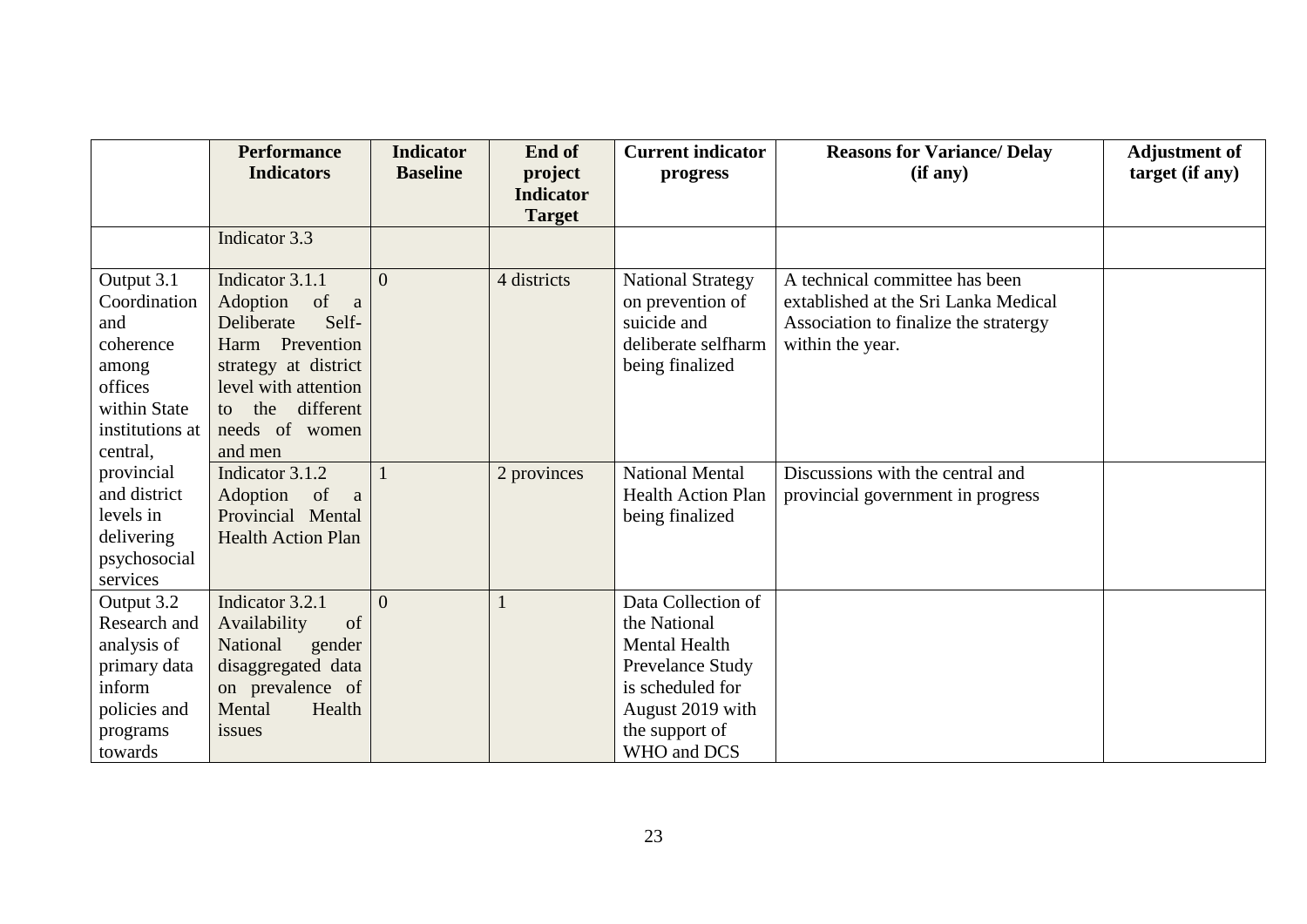|              | <b>Performance</b>    | <b>Indicator</b> | End of           | <b>Current indicator</b> | <b>Reasons for Variance/Delay</b> | <b>Adjustment of</b> |
|--------------|-----------------------|------------------|------------------|--------------------------|-----------------------------------|----------------------|
|              | <b>Indicators</b>     | <b>Baseline</b>  | project          | progress                 | (if any)                          | target (if any)      |
|              |                       |                  | <b>Indicator</b> |                          |                                   |                      |
|              |                       |                  | <b>Target</b>    |                          |                                   |                      |
| promoting    |                       |                  |                  | through the PBF          |                                   |                      |
| mental healt |                       |                  |                  | and conducted by         |                                   |                      |
|              |                       |                  |                  | the MoH                  |                                   |                      |
|              | Indicator 3.2.2       | $0.5$ (one part  | at least 1, with | One fulltime             |                                   | As the district      |
|              | <b>HR</b><br>Capacity | time staff)      | evidence of      | personnel                |                                   | level Mental         |
|              | developed<br>to       |                  | sustainability   |                          |                                   | <b>Health Focal</b>  |
|              | address the<br>data   |                  |                  |                          |                                   | points (26) have     |
|              | needs                 |                  |                  |                          |                                   | been trained on      |
|              |                       |                  |                  |                          |                                   | data input into an   |
|              |                       |                  |                  |                          |                                   | electronic           |
|              |                       |                  |                  |                          |                                   | database, one        |
|              |                       |                  |                  |                          |                                   | fulltime staff       |
|              |                       |                  |                  |                          |                                   | member at the        |
|              |                       |                  |                  |                          |                                   | central level is     |
|              |                       |                  |                  |                          |                                   | deemed sufficient.   |
| Output 3.3   | Indicator 3.3.1       | $\overline{0}$   | 200, of which    | 106 primary              |                                   | WHO has been         |
| Increased    | # of people that      |                  | 70% are          | beneficiaries (TOT       |                                   | requested to         |
| capacity at  | participated<br>have  |                  | women            | Trained)                 |                                   | conduct 2 more       |
| community-   | in the community-     |                  |                  | 55% are women            |                                   | training             |
| level to     | training<br>led<br>on |                  |                  |                          |                                   | programmes for       |
| promote      | peaceful              |                  |                  |                          |                                   | the Ministry of      |
| more         | approaches<br>to      |                  |                  |                          |                                   | Youth Affairs and    |
| peaceful     | conflict              |                  |                  |                          |                                   | Office for National  |
| approaches   |                       |                  |                  |                          |                                   | Unity and            |
| to conflict  |                       |                  |                  |                          |                                   | Reconciliation.      |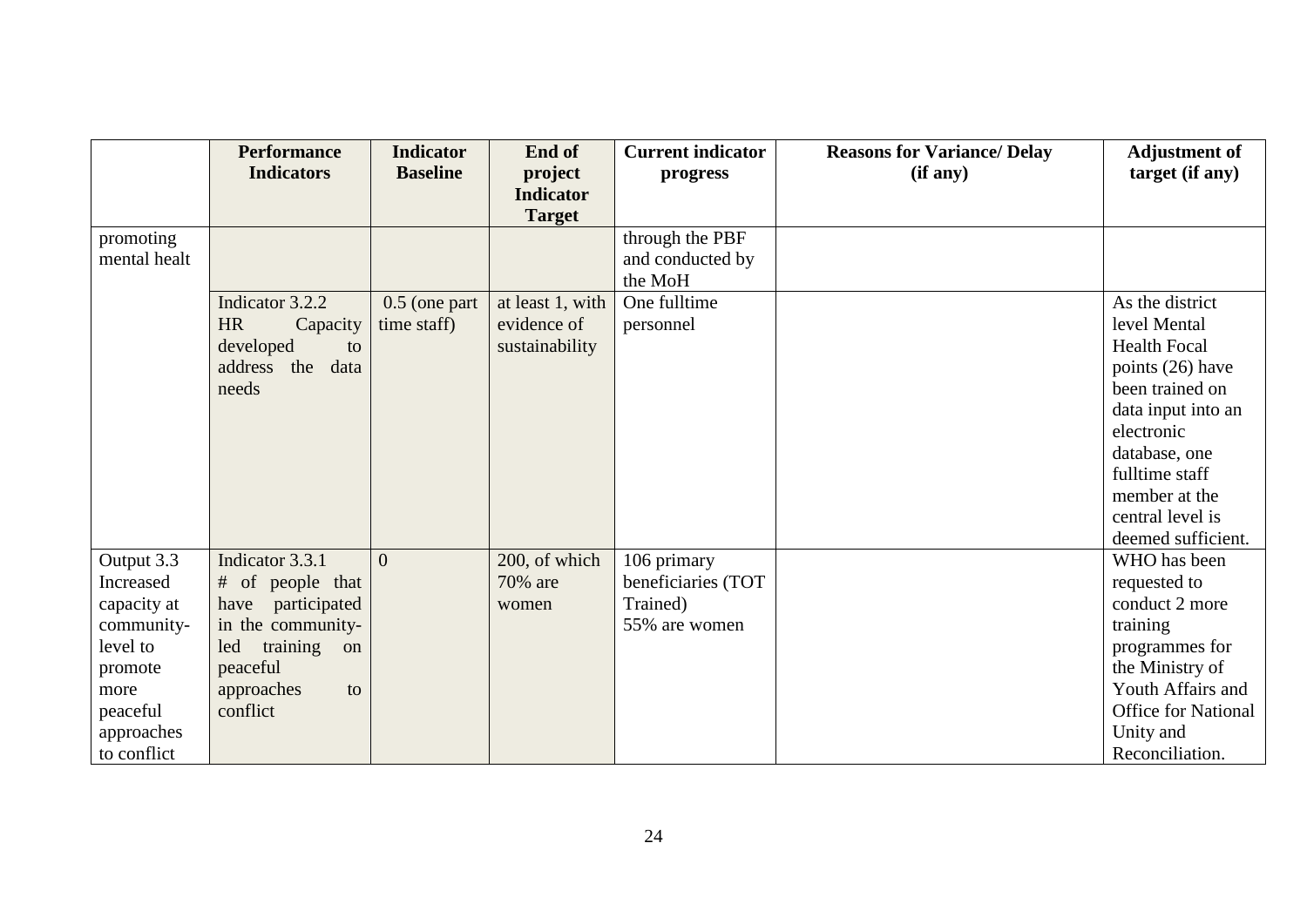|                      | <b>Performance</b> | <b>Indicator</b> | End of                      | <b>Current indicator</b> | <b>Reasons for Variance/ Delay</b> | <b>Adjustment of</b>           |
|----------------------|--------------------|------------------|-----------------------------|--------------------------|------------------------------------|--------------------------------|
|                      | <b>Indicators</b>  | <b>Baseline</b>  | project<br><b>Indicator</b> | progress                 | (if any)                           | target (if any)                |
|                      |                    |                  | <b>Target</b>               |                          |                                    |                                |
| within and           |                    |                  |                             |                          |                                    | This will increase             |
| among<br>individuals |                    |                  |                             |                          |                                    | the number of<br>benificieries |
|                      |                    |                  |                             |                          |                                    | substantially.                 |
|                      | Indicator 3.3.2    |                  |                             |                          |                                    |                                |
| Output 3.4           | Indicator 3.4.1    |                  |                             |                          |                                    |                                |
|                      | Indicator 3.4.2    |                  |                             |                          |                                    |                                |
| <b>Outcome 4</b>     | Indicator 4.1      |                  |                             |                          |                                    |                                |
|                      | Indicator 4.2      |                  |                             |                          |                                    |                                |
|                      | Indicator 4.3      |                  |                             |                          |                                    |                                |
| Output 4.1           | Indicator 4.1.1    |                  |                             |                          |                                    |                                |
|                      | Indicator 4.1.2    |                  |                             |                          |                                    |                                |
| Output 4.2           | Indicator 4.2.1    |                  |                             |                          |                                    |                                |
|                      | Indicator 4.2.2    |                  |                             |                          |                                    |                                |
| Output 4.3           | Indicator 4.3.1    |                  |                             |                          |                                    |                                |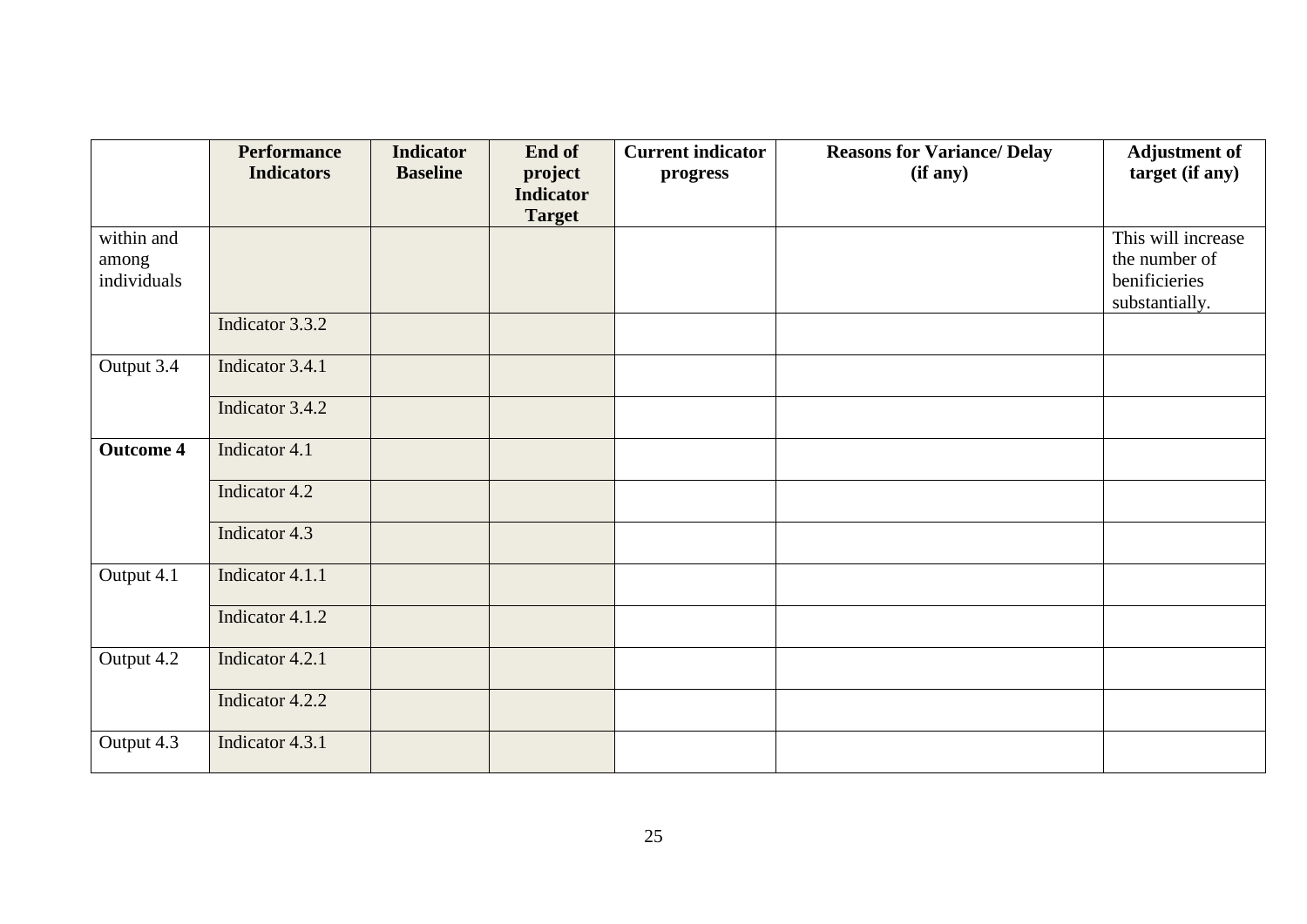|            | <b>Performance</b><br><b>Indicators</b> | <b>Indicator</b><br><b>Baseline</b> | End of<br>project<br>Indicator<br><b>Target</b> | <b>Current indicator</b><br>progress | <b>Reasons for Variance/ Delay</b><br>(if any) | <b>Adjustment of</b><br>target (if any) |
|------------|-----------------------------------------|-------------------------------------|-------------------------------------------------|--------------------------------------|------------------------------------------------|-----------------------------------------|
|            | Indicator 4.3.2                         |                                     |                                                 |                                      |                                                |                                         |
| Output 4.4 | Indicator 4.4.1                         |                                     |                                                 |                                      |                                                |                                         |
|            | Indicator 4.4.2                         |                                     |                                                 |                                      |                                                |                                         |